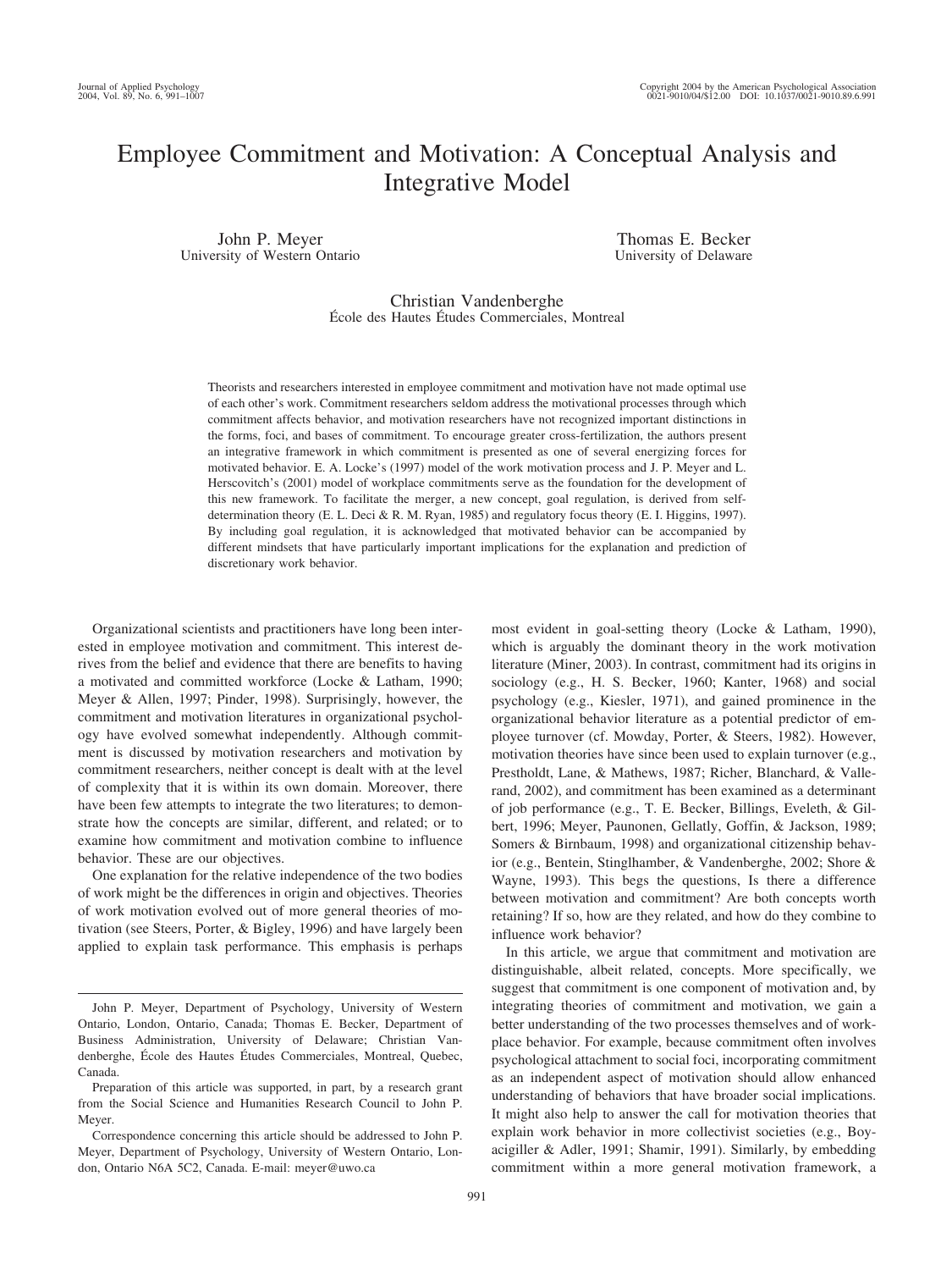clearer picture of how workplace commitments exert their influence on behavior may be obtained, as well as a better understanding of how and when multiple commitments can complement or conflict with one another.

We begin our attempt at integration by providing a broad overview of theory and research pertaining to workplace motivation and commitment. Both are complex concepts, and therefore a comprehensive analysis is beyond the scope of this article. Fortunately, however, both literatures have been reviewed recently with the objective of providing a general theoretical framework. Specifically, Locke (1991, 1997) incorporated theory and research on work motivation into a general model of the motivation process. Similarly, Meyer and Herscovitch (2001) provided a model that incorporates recent theory and research pertaining to the multiple forms and foci of workplace commitment. We briefly describe these models and use them as the basis for the development of our integrative framework.

Incorporating a multidimensional conceptualization of commitment as part of the general motivation process necessitated some modifications to Locke's (1997) model. The two most substantial changes involved (a) the introduction of a new concept, goal regulation, as a linchpin and (b) drawing a distinction between two forms of motivated behavior: nondiscretionary and discretionary. *Goal regulation* refers to a motivational mindset reflecting the reasons for, and purpose of, a course of action. The concept derives from, and builds on, self-determination theory (Deci & Ryan, 1985; Ryan & Deci, 2000) and regulatory focus theory (Higgins, 1997, 1998). Both of these theories developed outside the mainstream work motivation literature but have recently been found to contribute to our understanding of workplace behavior (e.g., Brockner & Higgins, 2001; Richer et al., 2002; Van-Dijk & Kluger, 2004). By incorporating goal regulation into Locke's model, we acknowledge that motivated behavior can be accompanied by different psychological states, or mindsets, comparable to those found to characterize different forms of commitment (e.g., Meyer & Allen, 1991, 1997).

Acknowledging that commitment and motivation can be characterized by different mindsets becomes particularly important when considering behaviors that are not required of a person (i.e., not included in the terms of the commitment or specifically identified as the intended outcome of motivated behavior). For example, mindsets matter when it is not possible to specify everything that is required for effective performance and employees are expected to make decisions and modify their behaviors in accord with changing conditions. It is for this reason that we introduce the distinction between nondiscretionary and discretionary behavior.

Our model represents the first attempt to integrate motivation and commitment theory. Although generally well-grounded in existing theory and research, the model introduces new variables and relations between variables. Therefore, as we describe the model, we offer a set of propositions to serve as a guide for future research. If supported, the model has implications for both theory and practice. We conclude by discussing some of these implications.

# Theories of Motivation and Commitment: A Brief **Overview**

To set the stage for the development of our integrative model, we provide a brief overview of existing theory, first for motivation and then for commitment. This allows us to identify similarities and differences between the two concepts and to explain our rationale and strategy for integration.

#### *Motivation*

Motivation has been a difficult concept to properly define, in part because there "are many philosophical orientations toward the nature of human beings and about what can be known about people" (Pinder, 1998, p. 11). Although some have argued that the term defies definition (e.g., Dewsbury, 1978), in an extensive multidisciplinary review Kleinginna and Kleinginna (1981) identified approximately 140 attempts. Pinder (1998) provided a definition that nicely accommodates the different theoretical perspectives that have been brought to bear in the explanation of work motivation:

*Work motivation* is a set of energetic forces that originates both within as well as beyond an individual's being, to initiate work-related behavior, and to determine its form, direction, intensity, and duration. (p. 11)

There are two noteworthy features of this definition. First, motivation is identified as an energizing force—it is what induces action in employees. Second, this force has implications for the form, direction, intensity, and duration of behavior. That is, it explains what employees are motivated to accomplish, how they will attempt to accomplish it, how hard they will work to do so, and when they will stop.

Many theories have been set forth to explain employee motivation (see Kanfer, 1990; Pinder, 1998). None are complete, but most make meaningful contributions to our understanding of what is obviously a complex process. Locke (1991, 1997) noted that each of the different theoretical orientations offers a unique perspective and can be combined to form a general model. We present a simplified depiction for the motivation process as described by Locke (1997) in Figure 1.

At the heart of the motivation process is goal setting. Presumably all consciously motivated behavior is goal-oriented, whether the goals are self-generated or assigned by others. Naturally occurring goals derive from the activation of basic human needs, personal values, personality traits, and self-efficacy perceptions shaped through experience and socialization. Individuals also set, or accept, goals in response to external incentives. The goals individuals choose can vary in difficulty and specificity, and these attributes, in combination with perceptions of self-efficacy, help determine the direction of behavior, the amount of effort exerted, the degree of persistence, and the likelihood that individuals will develop strategies to facilitate goal attainment. The latter serve as the mechanisms by which goal choices and efficacy beliefs influence behavior (Locke & Latham, 1990, 2002). According to Locke (1997), the performance that results from these efforts affects the level of satisfaction experienced, which, along with organizational commitment, can lead to other forms of action (e.g., job and work avoidance, deviance, adjustment). In addition to this causal chain from internal and external inducements, to goals, and, ultimately, to performance and satisfaction, Locke identified a set of moderating conditions that are necessary for goal accomplishment: feedback, goal commitment, ability, and task complexity.

Goal setting is among the most dominant theories of work motivation (Miner, 2003), and Locke's general model is one of the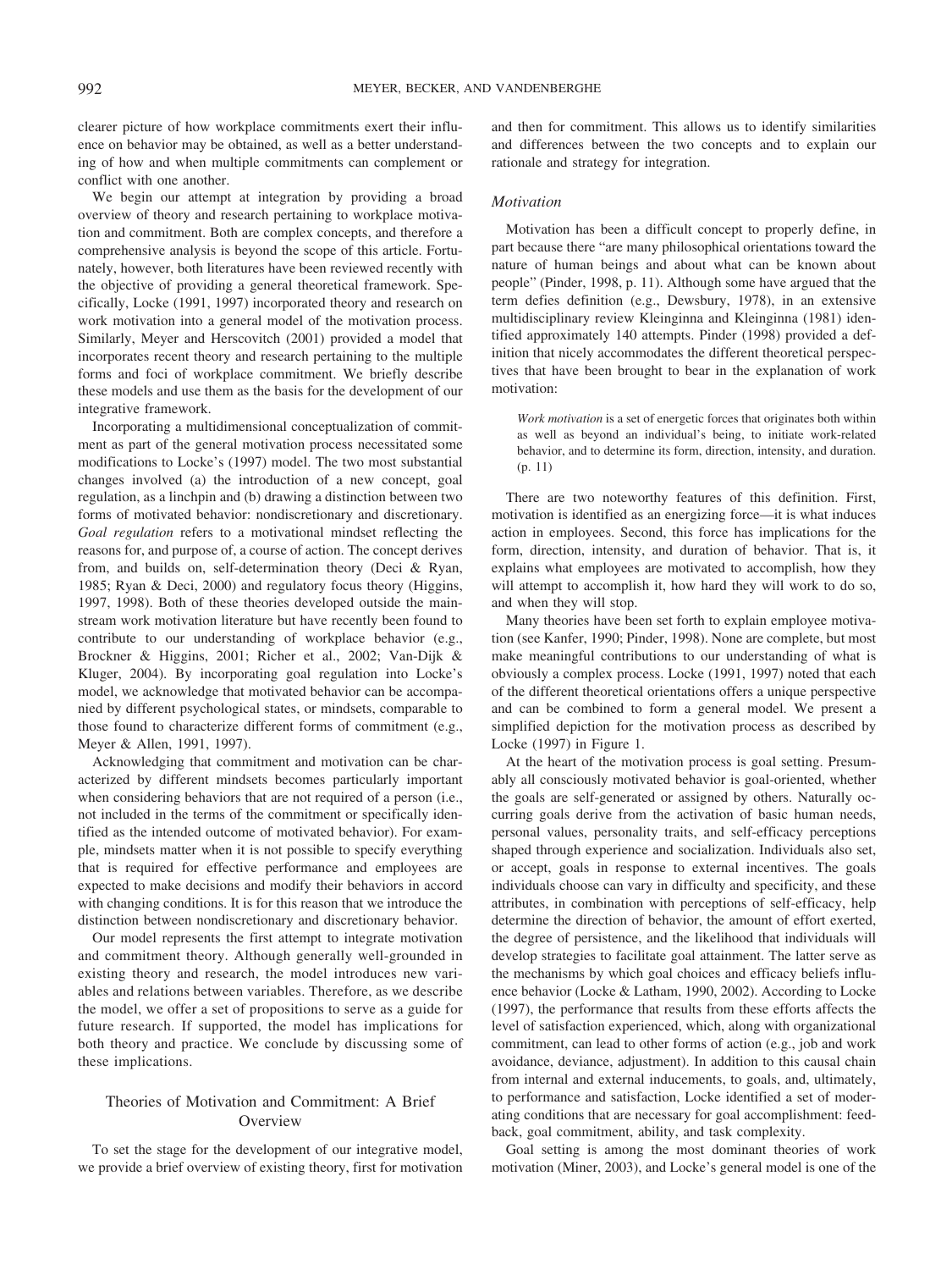

*Figure 1.* The motivation process. Reprinted from "The Motivation to Work: What We Know" by E. A. Locke, in *Advances in Motivation and Achievement*, Vol. 10, M. L. Maehr & P. R. Pintrich (Eds.), p. 402, Copyright 1997, with permission from Elsevier.

most comprehensive to date. Perhaps more important, the causal connections it proposes are generally well supported by empirical evidence (Locke, 1997; Pinder, 1998). For this reason, with the modifications described below, Locke's model provides an excellent foundation for integrating the motivation and commitment processes.

#### *Commitment*

Like motivation, commitment has been a difficult concept to define. Meyer and Allen (1991, 1997; Meyer & Herscovitch, 2001) compiled a list of definitions and analyzed the similarities and differences. The similarities served as the basis for a definition of what they considered the "core essence" of commitment:

Commitment is a force that binds an individual to a course of action that is of relevance to a particular target. (Meyer & Herscovitch, 2001, p. 301)

The differences in definitions of *commitment* led them to conclude that commitment can take different forms. We elaborate on these differences below.

Perhaps the most significant developments in commitment theory over the past two decades have been the recognition that commitment (a) can take different forms (e.g., T. E. Becker & Billings, 1993; Jaros, Jermier, Koehler, & Sincich, 1993; Meyer & Allen, 1991; O'Reilly & Chatman, 1986) and (b) can be directed toward various targets, or foci (e.g., T. E. Becker et al., 1996; Cohen, 2003; Reichers, 1985). We consider differences in form first, followed by differences in foci. We then describe a general model of workplace commitment developed by Meyer and Herscovitch (2001) that incorporates both of these developments.

As noted above, several authors have made the argument that commitment can take different forms. Although there is considerable overlap in the various models that have developed to explain these differences, there are also important differences (see Meyer & Herscovitch, 2001, for more detail). For our purposes, we focus on the three-component model developed by Meyer and Allen

(1991, 1997). This model has been subjected to the greatest empirical scrutiny and has arguably received the greatest support (see Meyer & Allen, 1997, and Meyer, Stanley, Herscovitch, & Topolnytsky, 2002, for reviews). It also has been adapted recently to account for multiple foci of workplace commitment and therefore provides a useful general framework for the development of our integrative model.

Meyer and Allen (1991; Allen & Meyer, 1990) initially developed their three-component model to address observed similarities and differences in existing unidimensional conceptualizations of organizational commitment (e.g., H. S. Becker, 1960; Mowday et al., 1982; Wiener, 1982). Common to all, they argued, was the belief that commitment binds an individual to an organization and thereby reduces the likelihood of turnover. The main differences were in the mindsets presumed to characterize the commitment. These mindsets reflected three distinguishable themes: affective attachment to the organization, obligation to remain, and perceived cost of leaving. To distinguish among commitments characterized by these different mindsets, Meyer and Allen labeled them "affective commitment," "normative commitment," and "continuance commitment," respectively.

Meyer and Allen (1991) argued that one of the most important reasons for distinguishing among the different forms of organizational commitment was that they have very different implications for behavior. Although all three forms tend to bind employees to the organization, and therefore relate negatively to turnover, their relations with other types of work behavior can be quite different (see Meyer et al., 2002). Indeed, research shows that affective commitment has the strongest positive correlation with job performance, organizational citizenship behavior, and attendance, followed by normative commitment. Continuance commitment tends to be unrelated, or negatively related, to these behaviors.

The second major development in commitment theory has been the recognition that commitment can be directed toward various targets, or foci, of relevance to workplace behavior, including the organization, occupation, supervisor, team, program, customer,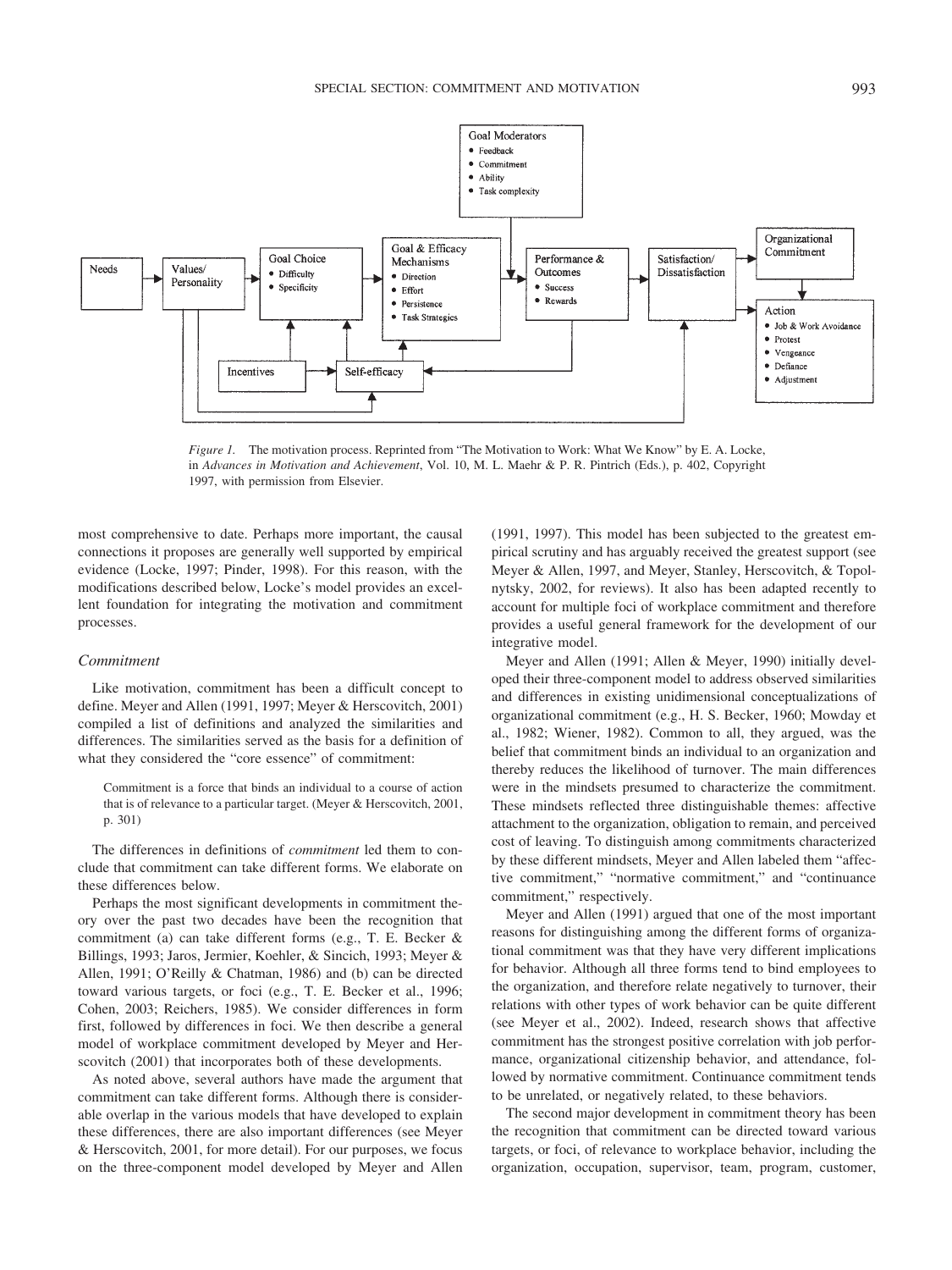and union (e.g., T. E. Becker, Randall, & Riegel, 1995; Bishop & Scott, 2000; Morrow, 1993; Neubert & Cady, 2001; Reichers, 1985). Commitments to these foci have all been the subject of empirical investigation, either alone or in combination. It is generally believed that these commitments have the potential to both complement and conflict with one another, although when, why, and how these opposing effects can be expected is still not well understood (Meyer & Allen, 1997).

Recently, Meyer and Herscovitch (2001) developed a general model of workplace commitment to account for differences in both form and focus. As mentioned earlier, this model is an extension of Meyer and Allen's (1991, 1997) three-component model of organizational commitment. Development of the model was stimulated, in part, by an increase in the number of studies applying the three-component model to explain commitment to other foci, including occupations (Irving, Coleman, & Cooper, 1997; Meyer, Allen & Smith, 1993; Snape & Redman, 2003), supervisors and work groups (T. E. Becker & Kernan, 2003; Clugston, Howell, & Dorfman, 2000; Stinglhamber, Bentein, & Vandenberghe, 2002; Vandenberghe, Stinglhamber, Bentein, & Delhaise, 2001), customers (Stinglhamber et al., 2002), and organizational change (Herscovitch & Meyer, 2002).

On the basis of the findings of this research, Meyer and Herscovitch (2001) offered a general set of predictions concerning the consequences of commitment. Specifically, they argued that regardless of the target of commitment, all three forms of commitment bind an individual to a course of action specified within the terms of the commitment, which the authors referred to as "focal behavior." They proposed that the differences will be seen primarily in effects on related behavior that, though not clearly specified in the terms of the commitment, would nevertheless be beneficial to the target of the commitment. For example, commitment to an organization (as it is typically conceptualized) binds an individual to stay and to comply with minimum requirements for employment. Although not required by the terms of the commitment, speaking positively about the organization to outsiders or helping to socialize newcomers would also be of benefit to the organization. Depending on the nature and strength of their commitment, employees can freely choose whether to expand its implications to include these or other beneficial behaviors. The likelihood of their making such choices should increase with the strength of their affective commitment and, to a lesser extent, their normative commitment. The tendency for employees to voluntarily expand the implications of their commitment should be unrelated, or even negatively related, to the strength of their continuance commitment.

Research concerning the development of organizational commitment has been extensive but relatively unsystematic (Meyer & Allen, 1997; Reichers, 1985). Nevertheless, on the basis of theoretical considerations and accumulated evidence, Meyer and Herscovitch (2001) also identified several bases for the development of each of the three forms of commitment. They argued that the primary bases for the development of affective commitment are personal involvement, identification with the relevant target, and value congruence (cf. T. E. Becker, 1992; T. E. Becker et al., 1996). In contrast, normative commitment develops as a function of cultural and organizational socialization and the receipt of benefits that activate a need to reciprocate (Scholl, 1981; Wiener, 1982). Finally, continuance commitment develops as the result of accumulated investments, or side bets (H. S. Becker, 1960), that would be lost if the individual discontinued a course of action, and as a result of lack of alternatives to the present course (Powell & Meyer, 2004).

In sum, theory and research over the past two decades supports distinctions among foci, forms, and bases of commitment. These distinctions have been incorporated into Meyer and Herscovitch's (2001) general model of workplace commitment. Therefore, in the integration of motivation and commitment theory, this model serves as an important guide.

# *Motivation and Commitment: A Comparison*

Comparing the definitions of motivation and commitment reveals an obvious similarity: Both have been described as energizing forces with implications for behavior. Note, however, that Pinder (1998) described motivation as a set of energizing forces and that Meyer and Herscovitch (2001) defined commitment as a force that binds an individual to a course of action. This implies that motivation is a broader concept than commitment and that commitment is one among a set of energizing forces that contributes to motivated (intentional) behavior. However, the binding nature of commitment makes it rather unique among the many forces. Indeed, if we consider its use in everyday language, we see that the term *commitment* is generally reserved for important actions or decisions that have relatively long-term implications (e.g., commitment to a marriage; commitment to improving employee productivity or satisfaction). By contrast, we refer to an individual as being motivated to do something even in cases that have relatively trivial and shorter-term implications (e.g., getting motivated to turn off the TV and do some work).

Of course, even when commitment is involved, motivation can ebb and flow over time as commitment increases and decreases in salience. For example, a commitment to obtain a university degree should contribute to generally high levels of motivation to study, but day-to-day behavior will also be shaped by other sources of motivation (e.g., needs, values, incentives) that intrude and make the long-term commitment momentarily less salient. Nevertheless, we argue that commitment can serve as a particularly powerful source of motivation and can often lead to persistence in a course of action, even in the face of opposing forces (cf. Brickman, 1987; Scholl, 1991).

As another point of comparison, it is clear from our discussion of motivation and commitment theory that both developed in an attempt to understand, predict, and influence employee behavior. As we noted at the outset, however, motivation theorists have generally been more concerned with explaining task performance. This is clearly reflected in Locke's (1997) model (see Figure 1). In contrast, commitment theorists have historically focused more on explaining employee retention or turnover. The latter has clearly changed, however, as is evident in Meyer and Herscovitch's (2001) model where predictions are made concerning the effects of commitment on any behavior (focal or discretionary) of relevance to the target of that commitment. For reasons to be explained below, we believe that Locke's model can also be applied to explain any form of intentional behavior (e.g., attendance, turnover, in-role performance, organizational citizenship). Therefore, in light of the obvious overlap in purpose and implication, we argue that integration of commitment and motivation theory is both plausible and warranted.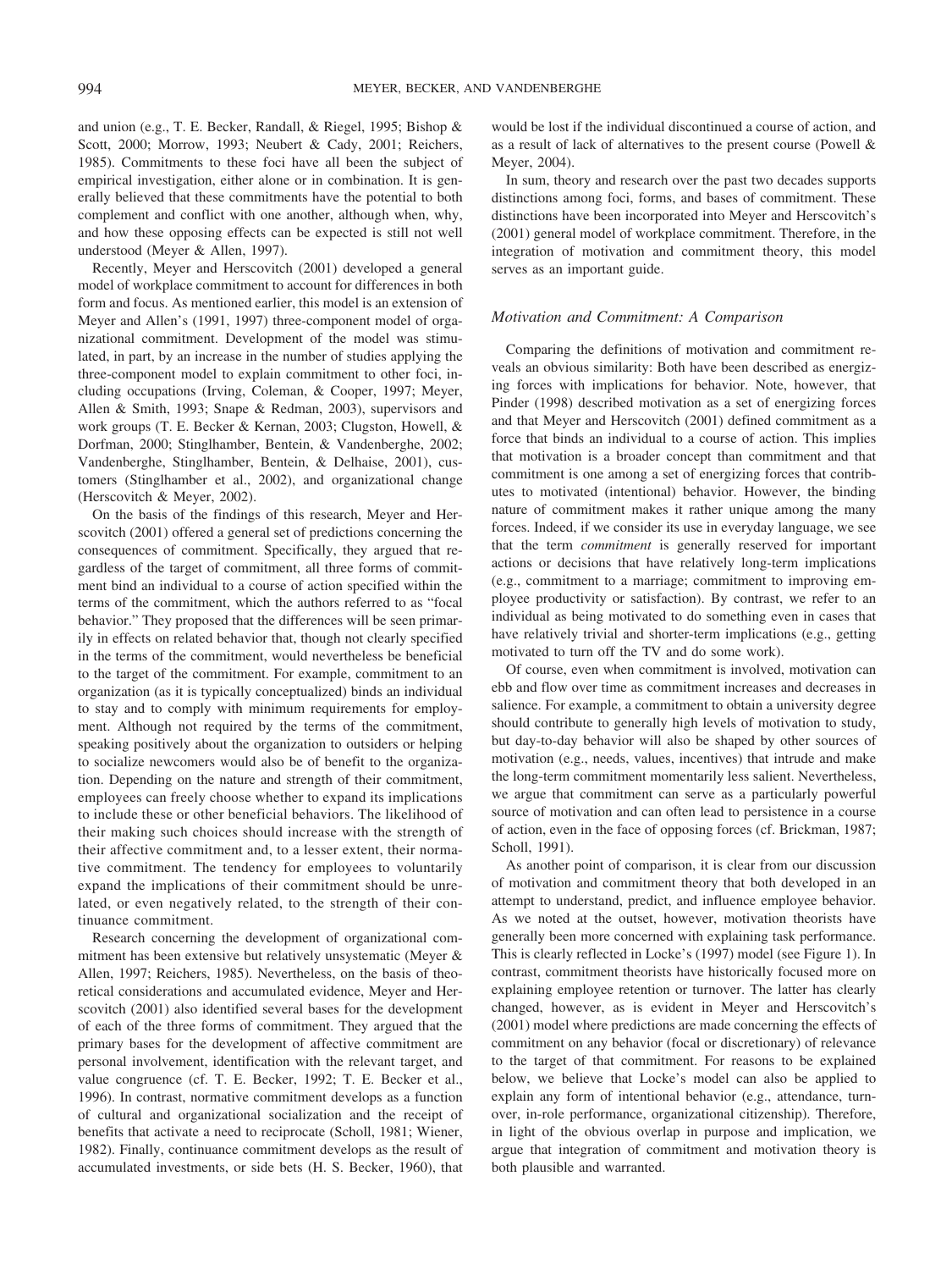In sum, as we turn to the development of our integrative model, we propose that commitment is part of a more general motivational process and is distinguishable from other components within this process. Our objective in the next section is to explain more fully where commitment fits within the motivation process and why its inclusion helps to understand and influence workplace behavior.

# Toward the Development of an Integrative Model: Setting the Stage

If we are to incorporate commitment within the more general motivation process, we first need a framework to describe that process. As we noted earlier, Locke's (1997) model serves as an excellent starting point. However, some aspects of the model require modification for our purposes. In this section we provide the background for two of the most substantial changes: (a) the treatment of motivation as a multidimensional concept, and (b) a distinction between nondiscretionary and discretionary behavior. Other changes are introduced as they become relevant in our description of the model.

# *Motivation Mindsets*

The theories of work motivation included in Locke's (1997) model treat motivation as a unitary concept. That is, although they recognize variation in the degree of motivation, they do not acknowledge differences in the psychological states, or mindsets, that can accompany this motivation. This becomes problematic for the integration of a model of commitment where the nature of the accompanying mindset is very important. This problem is not insurmountable, however. Indeed, motivation theories developed in other areas of psychology, most notably self-determination theory (Deci & Ryan, 1985; Ryan & Deci, 2000) and regulatory focus theory (Higgins, 1997, 1998), provide a convincing case that, like commitment, motivation is multidimensional. That is, it can take different forms on the basis of the nature of the accompanying mindset. As we explain below, the mindsets identified in these theories have a remarkable similarity to those identified in Meyer and Allen's (1991) three-component model of commitment. Therefore, to illustrate how Locke's model can be modified to better accommodate a multidimensional conceptualization of commitment, we provide a brief summary of relevant aspects of self-determination and regulatory focus theory.

*Self-determination theory.* According to self-determination theory, motivation reflects an intention to act. This intention can be self-initiated or result from external inducements. *Intrinsically motivated* behavior is undertaken purely for its own sake (i.e., the activity itself is enjoyable) and reflects "the inherent tendency to seek out novelty and challenges, to extend and exercise one's capacities, to explore, and to learn" (Ryan & Deci, 2000, p. 70). *Extrinsically motivated* behavior refers to "the performance of an activity in order to attain some separable outcome" (Ryan & Deci, 2000, p. 71). However, according to self-determination theory, extrinsically motivated behavior itself can take different forms depending on the perceived source of regulation (i.e., the impetus for the behavioral intent). As we explain below, the various forms of extrinsic motivation differ primarily in terms of perceptions of autonomy or self-determination.

Deci and Ryan (1985) argued that autonomy is a primary human need (cf. Heider, 1958; de Charms, 1968). External influences exerted on us as a natural part of the socialization process have the potential to limit our sense of autonomy. Some efforts at influence clearly go against our natural inclinations and are accepted only because of a desire to attain contingent rewards or avoid contingent punishments. Others are more consistent with our personal values and are therefore less likely to be experienced as controlling. Deci and Ryan specifically identified four different forms of extrinsically motivated behavior: external, introjected, identified, and integrated.

*Externally regulated* behavior occurs in order to satisfy an external demand or reward contingency and is associated with feelings of being controlled (e.g., cleaning out the garage at the request of a parent or spouse). The perceived locus of causality is outside the person. *Introjected regulation* involves a different form of contingency, one involving self-worth. People often engage in a behavior that is socially acceptable in order to avoid feelings of guilt or anxiety (e.g., paying back a favor), or to gain others' respect (e.g., meeting parents' expectations by getting into medical school). Because the behavior is evaluated against external standards, it also tends to be experienced as somewhat controlled. *Identified regulation* comes from a conscious valuing of the action and its intended consequences. Although the tasks themselves might not be enjoyable (i.e., intrinsically motivating), they are seen as serving an important purpose and, thus, are typically experienced as somewhat internal (e.g., studying for an upcoming exam rather than going out with friends). Finally, with *integrated regulation*, the values guiding the behavior are fully accepted and integrated with other needs and values defining one's self-concept. Consequently, the behavior is experienced as having been freely chosen and therefore fully autonomous. This can be the case even when external sources of influence are quite evident. For example, the soldier who signs up for a tour of duty out of love of country and follows orders willingly should feel as fully autonomous in carrying out these activities as the scientist who chooses to spend long hours in the lab in the pursuit of knowledge. Again, because it is the objective that is valued, the behavior itself is not necessarily enjoyable.

It is important to note that all forms of extrinsic regulation can be highly motivating. Indeed, the use of reward and punishment can have a powerful impact on behavior and can even lead people to choose to pursue an externally regulated course of action over an internally regulated one. For instance, a strong enough monetary incentive might entice the reluctant teen to abandon a video game long enough to mow the lawn. Similarly, the threat of being a victim of the next downsizing might encourage an employee to take work home at night even though it will cut into valued family time. However, according to self-determination theory, external regulation can have negative consequences, including lower task satisfaction, lower effort, and less persistence. In the long run, personal well-being can also suffer. Studies in education have demonstrated that, in contrast to external regulation, "more autonomous extrinsic regulation was associated with more engagement (Connell & Wellborn, 1991), better performance (Miserandino, 1996), lower dropout (Vallerand & Bissonnette, 1992), higher quality learning (Grolnick & Ryan, 1987), and better teacher ratings (Hayamizu, 1997), among other outcomes" (Ryan & Deci, 2000, p. 73).

There are striking parallels between the nature and consequences of the different forms of perceived regulation identified in self-determination theory and the nature and consequences of the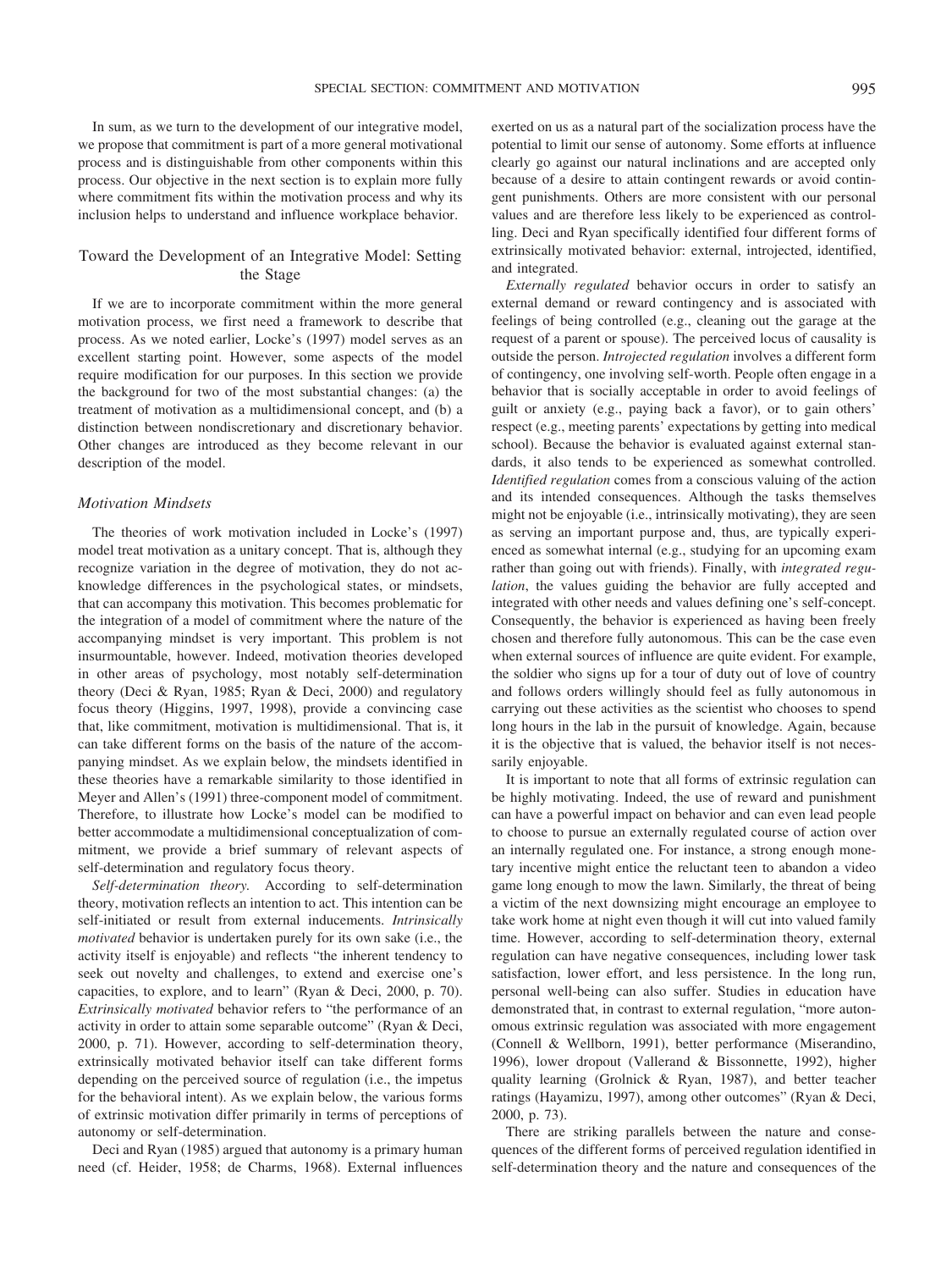three components of commitment described by Meyer and Herscovitch (2001). More specifically, the five forms of perceived regulation in Deci and Ryan's (1985) self-determination theory and the three components of commitment in Meyer and Allen's (1991) theory can both be seen as falling along a continuum from external control (external regulation, continuance commitment) to internal control (intrinsic motivation and integrated and identified regulation, affective commitment), with milder forms of external control in between (introjected regulation, normative commitment). Consistent with this notion of a continuum, Ryan and Connell (1989) observed a simplex-like pattern of correlations (Guttman, 1954) among measures reflecting students' reasons for various academic and prosocial behaviors. That is, the highest correlations were found for reasons adjacent to one another on the continuum. A similar pattern of correlations is seen among the three components of commitment, with normative commitment correlating more strongly with affective and continuance commitment than the latter do with one another (Meyer et al., 2002).

The pattern of relations between the different forms of regulation and behavior is also similar to that observed for the three components of commitment. That is, just as affective commitment has been found to have stronger links to behavior, particularly discretionary behavior, than normative and continuance commitment (Meyer et al., 2002; Meyer & Herscovitch, 2001), more autonomous forms of regulation (i.e., intrinsic, integrated, and identified regulation) have been found to be associated with greater task persistence (e.g., Ryan & Connell, 1989), depth of information processing (Grolnick & Ryan, 1987), and creativity (Koestner, Ryan, Bernieri, & Holt, 1984) than the more externally controlled forms (i.e., external and introjected regulation).

It is interesting to note that this pattern has been found even for personal goals (i.e., self-set goals such as New Year's resolutions) where autonomous regulation might naturally be assumed (e.g., Berg, Janoff-Bulman, & Cotter, 2001; Sheldon & Elliot, 1998). Sheldon and Elliot pointed out that personal goals can have a strong element of perceived external control when they are set to achieve outcomes that are more important to others than to oneself (e.g., losing weight to please a spouse) or to avoid feelings of guilt (e.g., sending holiday greeting cards to all of one's relatives). Sheldon and Elliot conducted three studies demonstrating that perceived autonomy in personal goals predicts goal attainment and that this effect is mediated by sustained effort investment.

Again, this discussion is not intended to imply that externally regulated forms of motivation cannot exert a powerful influence on behavior. However, as Sheldon and Elliot (1998) pointed out, "controlled goals are less likely to be well protected from competing desires and temptations" (p. 547). Because autonomous goals originate from personal values, they arguably have an advantage over those that are externally controlled (Deci & Ryan, 1991) and are likely to garner the highest levels of effort and persistence.

*Regulatory focus theory.* At the heart of regulatory focus theory (Higgins, 1997, 1998) is the notion that people are motivated to minimize discrepancies between actual and desired end states (i.e., seek pleasure) and to maximize the discrepancy between actual and undesired end states (i.e., avoid pain). However, the theory goes beyond this basic principle of hedonism by noting that end states can be defined in terms of (a) ideals (i.e., what one wants to be) and (b) "oughts" (i.e., what others think one should be). Individuals who seek to minimize discrepancies with their "ideal self" are said to have a *promotion focus*, whereas those who seek to minimize discrepancies with their "ought self" have a *prevention focus*. Although there may certainly be some people for whom ideals and oughts are highly related, Higgins's work suggests that this is unlikely to be true of all, or even most, individuals.

Regulatory focus can be dispositional and reflect a generalized tendency to satisfy nurturance (promotion focus) or security (prevention focus) needs. However, it can also be situationally induced by increasing the relative salience of these needs through priming (e.g.. activation through recall or threat) or problem framing (e.g., emphasizing the attainment of positive outcomes or the avoidance of negative outcomes). In either case, regulatory focus has implications for the nature of the goals people set, the strategies they use to attain them, and the emotional reactions they have following success or failure. Of particular relevance for our purposes is the notion that regulatory focus influences the way individuals think about their goals and the implications this has for goal-oriented behavior. According to Higgins (1998):

A promotion focus is concerned with advancements, growth, and accomplishment. Goals are hopes and aspirations. The strategic inclination is to make progress by approaching matches to the desired end state. In contrast, a prevention focus is concerned with security, safety, [and] responsibility. Goals are duties and obligations or even necessities. Given these differences, one would expect that people's self-regulatory states would be different when their focus is promotion versus prevention. With a promotion focus, the state should be *eagerness* to attain advancements and gains. With a prevention focus, the state should be *vigilance* to assure safety and nonlosses. (p. 27)

Regulatory focus theory complements self-determination theory and also has some similarities to commitment theory. Promotion focus and prevention focus reflect different motivational states. Individuals with a promotion focus see themselves as working toward the attainment of their ideals, whereas those with a prevention focus are attempting to fulfill their obligations. There are parallels between these motivational states and those characterizing the different forms of perceived regulation in self-determination theory, on the one hand, and the psychological states characterizing the forms of commitment in the threecomponent model, on the other (cf. Van-Dijk & Kluger, 2004). Individuals who are affectively committed, experience more autonomous forms of regulation (i.e., intrinsic, integrated, identified), or both might be expected to have a stronger promotion focus. In contrast, those who have a strong normative or continuance commitment, experience more controlled regulation (introjected or external), or both might have a stronger prevention focus.

The behavioral implications of the differences in regulatory focus also have some similarity to those described in the threecomponent model of commitment and self-determination theory. The motivational states associated with both a promotion and a prevention focus can serve as strong forces to behave. However, the obligations associated with a prevention focus are likely to be perceived as having more clearly defined boundaries than the ideals associated with a promotion focus. When one must do something, specification of requirements becomes important (as in labor contracts). Ideals tend to be less concrete and can expand when necessary to provide a continuous challenge. Therefore, behaviors associated with a prevention focus will arguably be more limited in scope than behaviors associated with ideals. In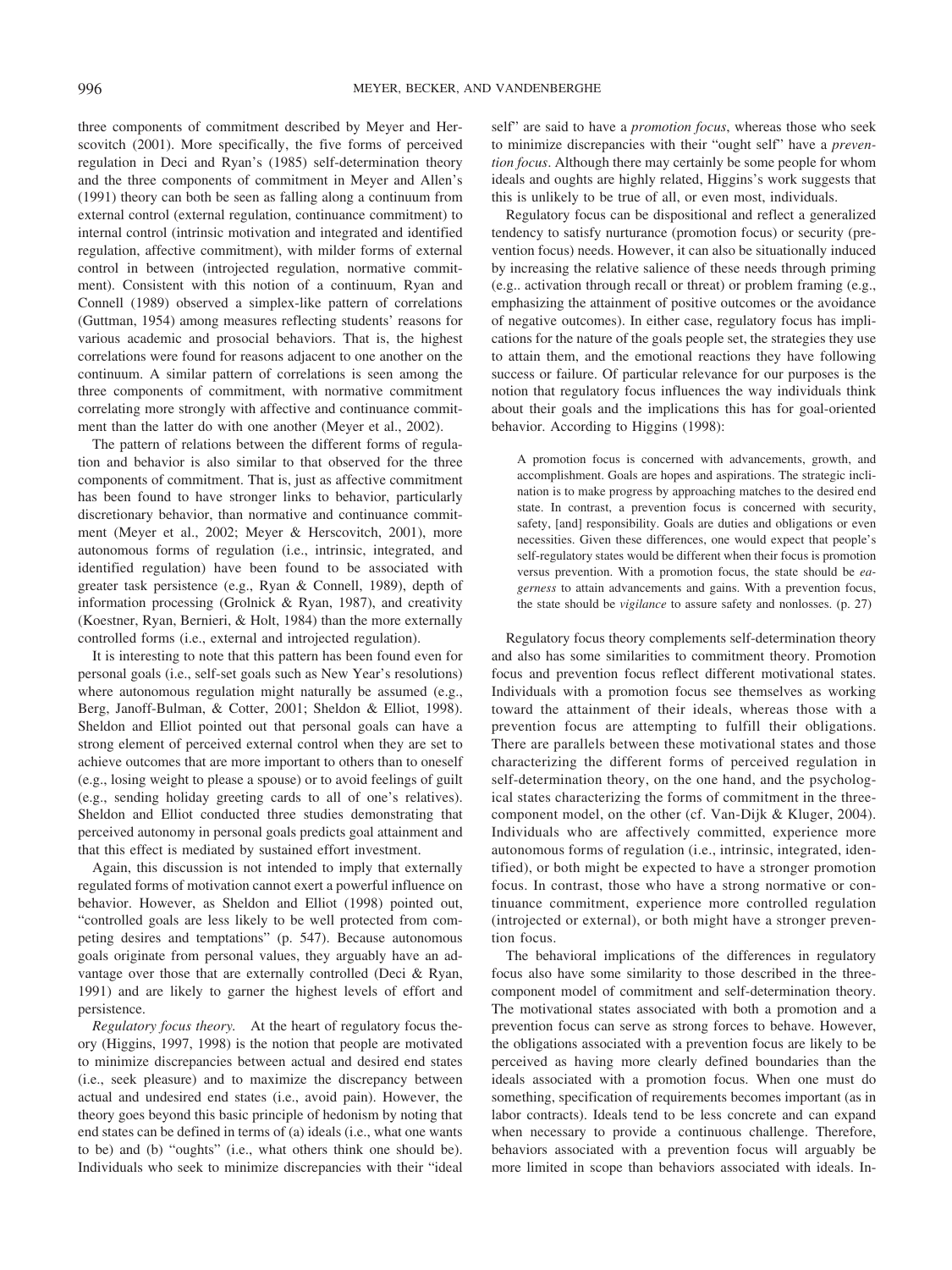deed, Higgins (1998) argued that individuals with a strong prevention focus seek to satisfy minimum requirements for fulfillment, whereas those with a promotion focus seek to achieve the maximum level of accomplishment. In addition, research has shown that a promotion focus is associated with higher levels of creativity (e.g., Friedman & Foerster, 2001; Lam & Chiu, 2002).

In sum, both Deci and Ryan (1985; Ryan & Deci, 2000) and Higgins (1997, 1998) argued that individuals can experience their motivational state in different ways. The difference is that, whereas Higgins addresses the *purpose* of one's behavior ("What am I trying to do?"), Deci and Ryan focus on *perceived causes* of the behaviors ("Why am I doing this?"). Moreover, the psychological states believed to accompany the different forms of regulation in these two motivation theories parallel those believed to characterize the different forms of commitment in Meyer and Allen's (1991) three-component model. In our integrative model, we use self-determination theory and regulatory focus theory as the bases for the development of a new concept, namely, goal regulation, to serve as the link between commitment and motivation theory. The implications of making distinctions among forms of motivation, as has been the case for commitment, are more apparent for some types of behavior than for others. Therefore, we turn now to the second important change we made to Locke's (1997) model.

# *The Nature of Motivated Behavior*

The foregoing discussion implies that the importance of distinguishing among different forms of motivation (or regulation) and commitment is not so much for the behaviors included within a specified contingency, or the terms of a commitment, as it is for behaviors that fall outside these boundaries. The latter was referred to above as discretionary behavior (Meyer & Herscovitch, 2001). It has also been described as extra-role behavior (Katz, 1964) and organizational citizenship behavior (Organ, 1988). In the job performance literature, it has been referred to as contextual performance and distinguished from the more regulated task performance (Borman & Motowidlo, 1997). Hereinafter, we use the term *discretionary* to refer to behavior that, although beneficial to the goal setter or the target of a commitment, is not specified in the goal statement or terms of the commitment. Behaviors that are specified a priori are described as *nondiscretionary*.

It might be argued that if the benefits of autonomous regulation, promotion focus, and affective commitment are reflected more in discretionary than in nondiscretionary behavior, the advantage disappears if one simply expands the goal or the terms of the commitment. However, this is often more easily said than done. For example, despite the effort and attention to detail that goes into negotiating a labor contract, consider what happens when employees "work to rule" by doing only those things explicitly required in the contract. Many important activities fail to get done, and the effect can be very damaging to the organization. If anything, the requirements for continuous change in the modern workplace are making it more difficult for management to specify, monitor, and regulate desired employee behavior (Bridges, 1994; Fried, Hollenbeck, Slowik, Tiegs, & Ben-David, 1999). As employees' discretion over their behavior increases, the nature of their commitment and motivation becomes even more important. Therefore, we maintain that the distinction between nondiscretionary and discretionary behavior is also important, and can easily be incorporated into Locke's (1997) model.

### The Integrative Model

Having provided a brief overview of relevant theory and research pertaining to work motivation and commitment, our objective here is to bring the theories together in a unified model. This model is depicted in Figure 2. Concepts taken directly, or with minor modifications, from Locke's (1997) model (see Figure 1) are presented in boxes without shading. Relations among these concepts are indicated with solid arrows. As noted earlier, these relations have generally been well established empirically. The key concepts we have added to the model are shaded. Relations among these concepts, and links to other concepts in the original model, are indicated with dotted arrows. In most cases these relations are based on theory and related research findings but have not been tested directly. Consequently, they serve as the basis for the propositions we offer to guide future research.

The model introduces four new or modified concepts to Locke's (1997) model of the motivation process: goal regulation, commitment to social foci, goal commitment, and the bases for commitment. It also makes the important distinction between nondiscretionary and discretionary goal-directed behavior we described earlier. We address each of these changes in turn, beginning with the distinction between nondiscretionary and discretionary behavior.

### *Nondiscretionary and Discretionary Behavior*

In a goal-setting context, nondiscretionary behavior is that which is specified or implied by the goal itself (e.g., make 10 more phone calls per hour, increase sales by 25%). Discretionary behavior is, by definition, unspecified and can take various forms. For example, it could include exerting extraordinary effort to achieve a goal under conditions that would normally absolve the employee of negative consequences for failure. It could also include voluntarily sharing information that would help others achieve their goals.

In our model, we consider nondiscretionary and discretionary behavior to be direct outcomes of the four goal mechanisms identified by Locke (1997): direction, effort, persistence, and task strategies. Moreover, in both cases, the strength of the effects of the mechanisms on behavior will be moderated by three of the four conditions specified in Locke's original model: feedback, ability, and task complexity. We address the fourth moderating condition, goal commitment, later. We argue that all four mechanisms apply to both forms of behavior. To illustrate, consider the following example.

A logging crew has been given a monthly goal of increasing its cut rate by 10% over the previous 6-month average. In light of existing evidence for the effectiveness of goal setting (see Locke & Latham, 1990, 2002), and assuming the crew members accept the goal, they should respond by becoming more focused on goalrelevant activity, exerting effort, and developing strategies to increase the likelihood of goal attainment. In other words, we should see an increase in nondiscretionary (i.e., goal-compliant) behavior. Under the right conditions (i.e., ability, feedback, task clarity), this behavior should lead to an improvement in actual performance.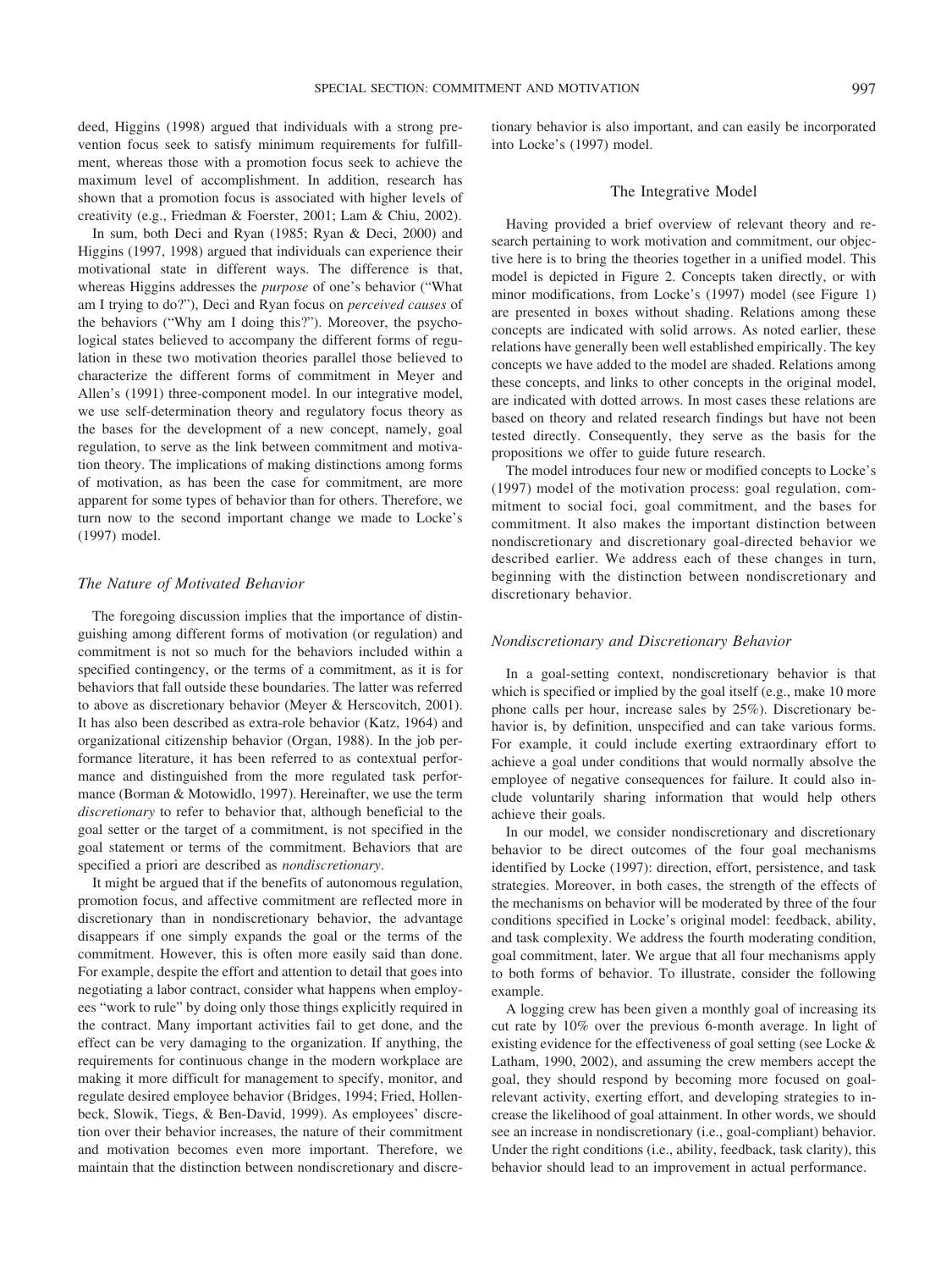

*Figure 2.* An integrated model of employee commitment and motivation.

Now consider what might happen if there is an unexpected change in the weather that makes goal attainment much more difficult. In addition to behaviors required to attain the goals under normal conditions, crew members may have to exert additional effort and persist in the face of unexpected obstacles, perhaps at additional costs to themselves (e.g., discomfort, longer hours). Because the new conditions were unforeseen and could be used as a legitimate excuse for failure to attain the goal, any behavior taken to overcome obstacles and increase performance could be considered discretionary. As we explain below, discretionary behavior should be more sensitive to differences in forms of regulation and commitment than nondiscretionary behavior. For additional evidence, see Smith's (1977) study of the effects of job satisfaction on attendance during a snowstorm.

As a final point, it should be noted that including a separate box in our model to highlight the distinction between nondiscretionary and discretionary behavior raises an issue that was not apparent in Locke's (1997) original model. That is, what is the nature of the goal mechanisms? In the original model they could be interpreted as intentions (e.g., willingness to exert effort), behavior (e.g., actual effort and persistence), or cognitive processes (e.g., direction of attention, strategy development). Because we now include behavior as a separate component in the motivation process, we hereinafter consider the goal mechanisms to be internal processes (e.g., intentions) that immediately precede motivated behavior.

# *Goal Regulation*

One of the most significant modifications we propose to Locke's (1997) model is the inclusion of goal regulation, a concept based on self-determination theory (Deci & Ryan, 1985; Ryan & Deci, 2000) and regulatory focus theory (Higgins, 1997, 1998). We define *goal regulation* as a motivational mindset reflecting the reasons for, and purpose of, a course of action being contemplated or in progress.

Consistent with self-determination theory, this definition suggests that goal regulation includes an assessment of the reasons for (Buss, 1978), or locus of causality of (de Charms, 1968), a course of action. In Figure 2 we use the term *perceived locus of causality* to refer to a person's beliefs about why he or she is pursuing a particular goal. Locus of causality can vary along a continuum from external (external and introjected regulation) to internal (intrinsic, integrated, and identified regulation). As we noted earlier, this assessment of causality reflects the relative strength (salience) rather than the absolute strength of internal and external inducements.

Following regulatory focus theory, the definition also suggests that goal regulation can reflect different purposes for a course of action. In Figure 2 we use the term *perceived purpose* to refer to the actor's general purpose in trying to attain a given outcome. In particular, we acknowledge the two specific purposes identified in regulatory focus theory: to achieve ideals or make gains (promotion focus) and to fulfill obligations or avoid losses (prevention focus).

Several related issues warrant discussion. First, although our definition of goal regulation focuses on reasons and purpose, it does not preclude inclusion of qualities of goal regulation suggested by other current or future theories. For example, another aspect of goal regulation might be goal orientation, a concept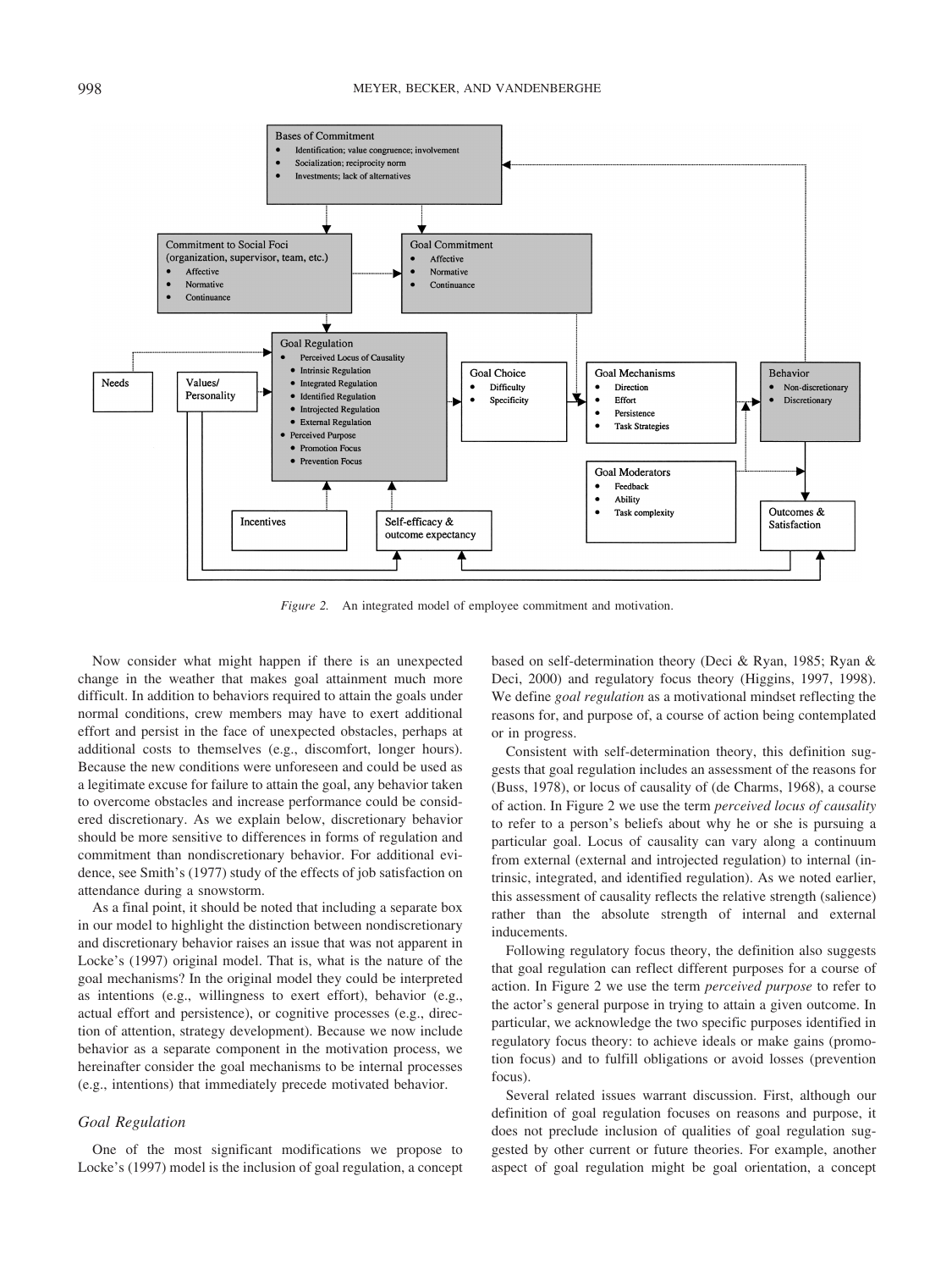introduced into the motivation literature by Dweck and her colleagues (e.g., Dweck & Elliott, 1983; Dweck & Leggett, 1988; Grant & Dweck, 2003). The concept was introduced initially to distinguish *performance goals*, where the purpose is to demonstrate ability or avoid demonstrating lack of ability, from *learning goals*, where the objective is to acquire new knowledge or skills. In many respects, the distinction between performance and learning orientation parallels that between prevention and promotion focus (cf. Van-Dijk & Kluger, 2004) and therefore its inclusion would require little or no refinement to our definition of goal regulation. However, researchers have recently begun to make finer distinctions among goal orientations (e.g., Grant & Dweck, 2003; Vandewalle, Cron, & Slocum, 2001), and these might warrant consideration as components of goal regulation in the future. We have not done so here because the dimensionality of goal orientation is still uncertain.

Second, in the following discussion we focus primarily on goal regulation at the contemplation stage (i.e., on the role it plays in influencing goal choice). However, we expect that it continues to influence ongoing action and can itself change in response to variations in internal or external conditions. For example, an employee who initiates a course of action for extrinsic reasons (e.g., to comply with a supervisor's request), and has a prevention focus (to avoid the stigma of failure) might come to appreciate the value of the intended outcome (identified regulation) and see it as an ideal to be achieved (promotion focus). Alternatively, an employee who initially has high ideals (identified regulation and promotion focus) might recognize the futility of his or her efforts and continue only out of concern for the consequences of failure to do otherwise (extrinsic regulation and prevention focus).

Finally, although our model acknowledges two important components of goal regulation, locus of causality and perceived purpose, we have not yet addressed the link between the two. We are unaware of any research to date that has examined relations between perceptions of autonomous versus external regulation and regulatory focus. Earlier, we suggested that the values inherent in the more autonomous forms of regulation might serve as the ideals that give purpose to behavior. For example, employees who share the value the company places on quality customer service should see this as an ideal to be achieved and therefore have a promotion focus. Similarly, the obligations and costs inherent in more external forms of regulation should be experienced as the oughts that characterize a prevention focus. Therefore, following the example above, employees who do not share the company's value for customer service but recognize that failure to comply with the relevant policy could result in reprimand or termination should have a stronger prevention focus. We offer this as our first proposition.

*Proposition 1:* Employees who view their behavior as more internally driven (intrinsic, identified, and integrated regulation) perceive themselves as working toward the accomplishment of ideals (promotion focus). Those who view their behavior as more externally driven (external or introjected regulation) perceive themselves as working toward the fulfillment of obligations (prevention focus).

As can be seen from Figure 2, we propose that goal regulation mediates the effects of the antecedents of goal choice in Locke's model: needs, values/personality, incentives and self-efficacy. (Note that, consistent with Bandura's, 1997, theory and empirical evidence [Locke & Latham, 2002], we expanded the self-efficacy box from Figure 1 to include outcome expectancy as an antecedent of goal regulation.) We propose that the influence of these antecedents is filtered through goal regulation. That is, all factors influencing intentional goal-directed behavior will be experienced as having a reason and a purpose, and these reasons and purposes influence the nature of the goals that people set or accept.

*Proposition 2:* The effects of personal needs, values, personality, incentives, self-efficacy beliefs, and outcome expectancies on goal choice are mediated by their effects on goal regulation.

This proposition implies that all of the previously specified antecedents of goal choice will, alone or in combination, affect goal regulation. Discussion of these effects is complicated by the fact that needs, values, personality, and incentives are categorical variables with many different elements. Therefore, for present purposes, we offer a general proposition concerning the effects of these antecedents on goal regulation. This proposition is presented graphically in Figure 3.

*Proposition 3:* Employees experience more autonomous regulation and a stronger promotion focus as the relative salience of internal forces for behavior (i.e., needs, values, personal disposition) increases and experience more external regulation and a stronger prevention focus as the relative salience of external inducements (i.e., rewards and punishments) increases.

By focusing on the relative salience of the internal and external forces to behave, we acknowledge that these forces are relatively independent and can operate simultaneously. However, we believe that one or the other will be perceived as more salient. It is the relative salience that determines perceptions of external versus autonomous regulation and promotion versus prevention focus. To illustrate, recall the examples of the soldier described earlier. The soldier (Soldier A) who enlists in the armed forces with a strong set of values and with full awareness of its implications is likely to see his or her behavior under combat conditions as highly autonomous even when carrying out direct orders. This is because the values that guided the initial decision to enlist remain highly salient as causes of subsequent behavior. The situation would be quite different for a soldier (Soldier B) who was unable to avoid a draft or enlisted merely to follow a family tradition. As implied by Proposition 2, this difference in goal regulation is likely to have implications for goal choice. We elaborate in Proposition 4.

*Proposition 4:* Employees' choice of goals is influenced by goal regulation. In particular, employees set or accept more difficult goals under conditions of autonomous regulation and promotion focus than under conditions of external regulation and prevention focus.

Note that of the two characteristics of goal choice identified by Locke (1997), specificity and difficulty, we believe that goal difficulty is most likely to be influenced by goal regulation. This is because goal difficulty has the most obvious consequences for employees in terms of effort exertion and the allocation of time and other resources. Specificity has been shown to be an important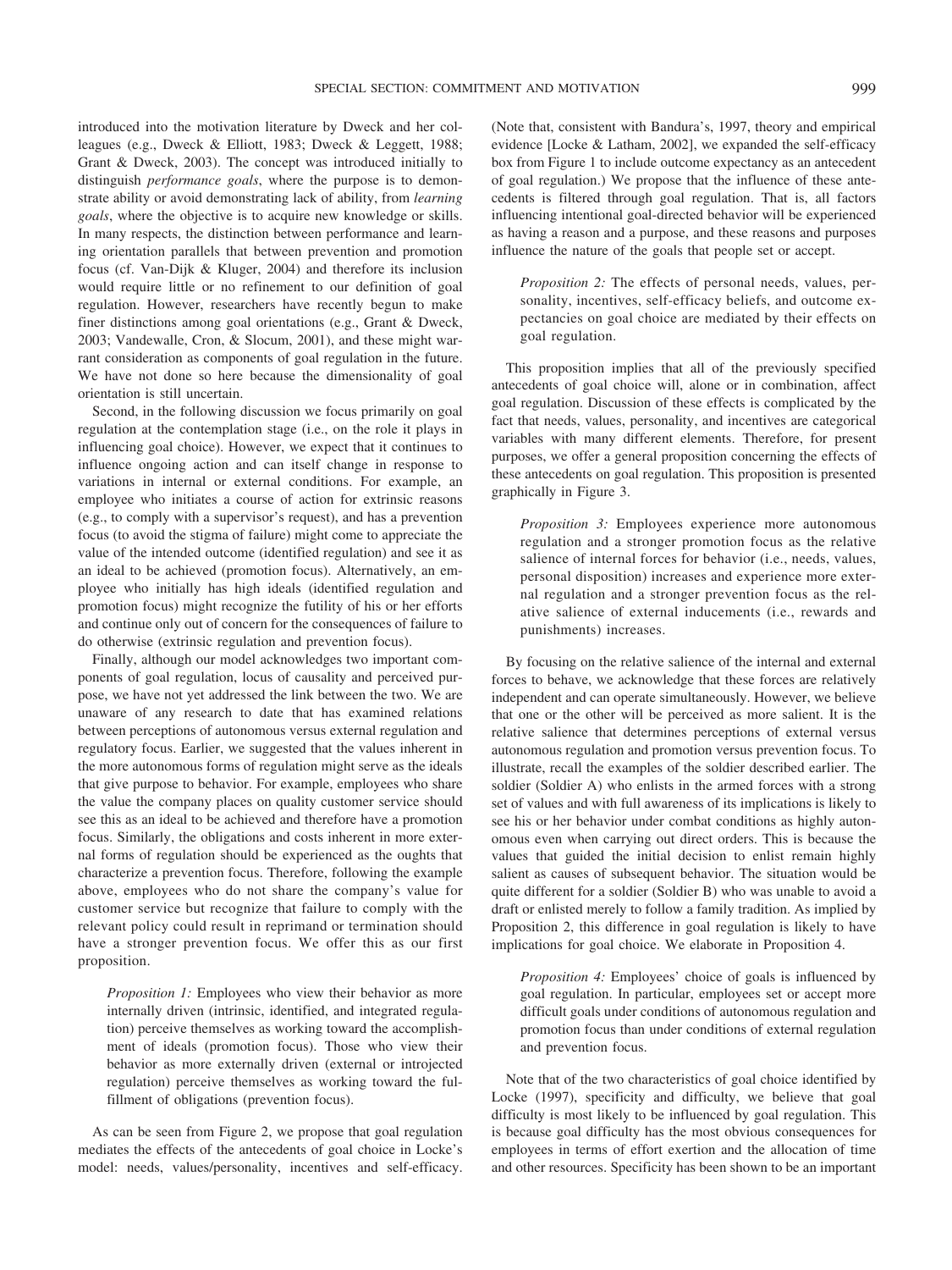

*Figure 3.* Salience of external and internal influences as determinants of perceptions of goal regulation.

factor for task performance (Locke & Latham, 1990), presumably because it aids in the direction of effort. However, it is likely to be under the control of an external goal setter (when such exists) and may be less of an issue for negotiation by the recipient. Therefore, following our example above, we would expect Soldier A's and Soldier B's decision to accept the goal to be affected more by its difficulty than by its specificity.

Admittedly, when goals are self set, specificity in goal choice might become an issue. Even here, however, it is difficult to predict how specificity will be influenced by goal regulation. On the one hand, because the values underlying autonomous regulation and the ideals underlying promotion focus tend to be abstract, we might expect self-set goals in the service of these values and ideals to be quite general. On the other hand, if values and ideals contribute to the perceived importance of goal attainment and the individual understands the benefits of having clear objectives, autonomous regulation and promotion focus might contribute to the setting of more specific goals. Therefore, we do not offer a specific hypothesis concerning the effect of goal regulation on goal specificity but suggest that this is an issue worth considering in future research.

Returning to our example concerning the two soldiers' responses to the assignment of a difficult goal, it is important to recognize that whether either is in a position to reject the goal will depend on the situation. Certainly we would expect Soldier A to be more likely than Soldier B to volunteer to undertake a very challenging assignment. The distinction we made earlier between nondiscretionary and discretionary behavior is obvious here. But what happens in this example if the goal is presented in the form of a command? We believe that the distinction between nondiscretionary and discretionary behavior continues to apply. Just as in the earlier case of the logging crew, an assigned goal, if accepted,

should influence the direction of behavior, level of effort, persistence, and development of task strategy. Thus, as long as things go according to plan, the behavior of Soldier A and Soldier B might be indistinguishable. If conditions change, however, so might the behavior. For example, if the negative consequences of pursuing a course of action become greater than those of failing to comply with orders, Soldier B may be inclined to reduce effort or give up. Soldier A, however, pushes on as long as the behavior remains consistent with the values that guided the initial decision to act.

Although our examples are strictly illustrative, nearly all employees are likely to have some discretion in the goals they set for themselves and in how they carry out those that are assigned. As we noted earlier, if anything, the level of discretion afforded to employees is increasing (cf. Fried et al., 1999). Therefore, we need a better understanding of how goal regulation affects employee behavior. We offer the following propositions to guide research in this direction.

*Proposition 5:* Goal regulation influences employee behavior through goal choice and the goal mechanisms of direction, effort, persistence, and task strategy.

*Proposition 6:* Because they choose more difficult goals, employees who experience autonomous regulation and a promotion focus are willing to exert more effort and persist longer in goal-directed behavior than employees who experience external regulation and a prevention focus.

*Proposition 7:* The indirect effect of goal regulation on discretionary behavior is greater than its effect on nondiscretionary behavior.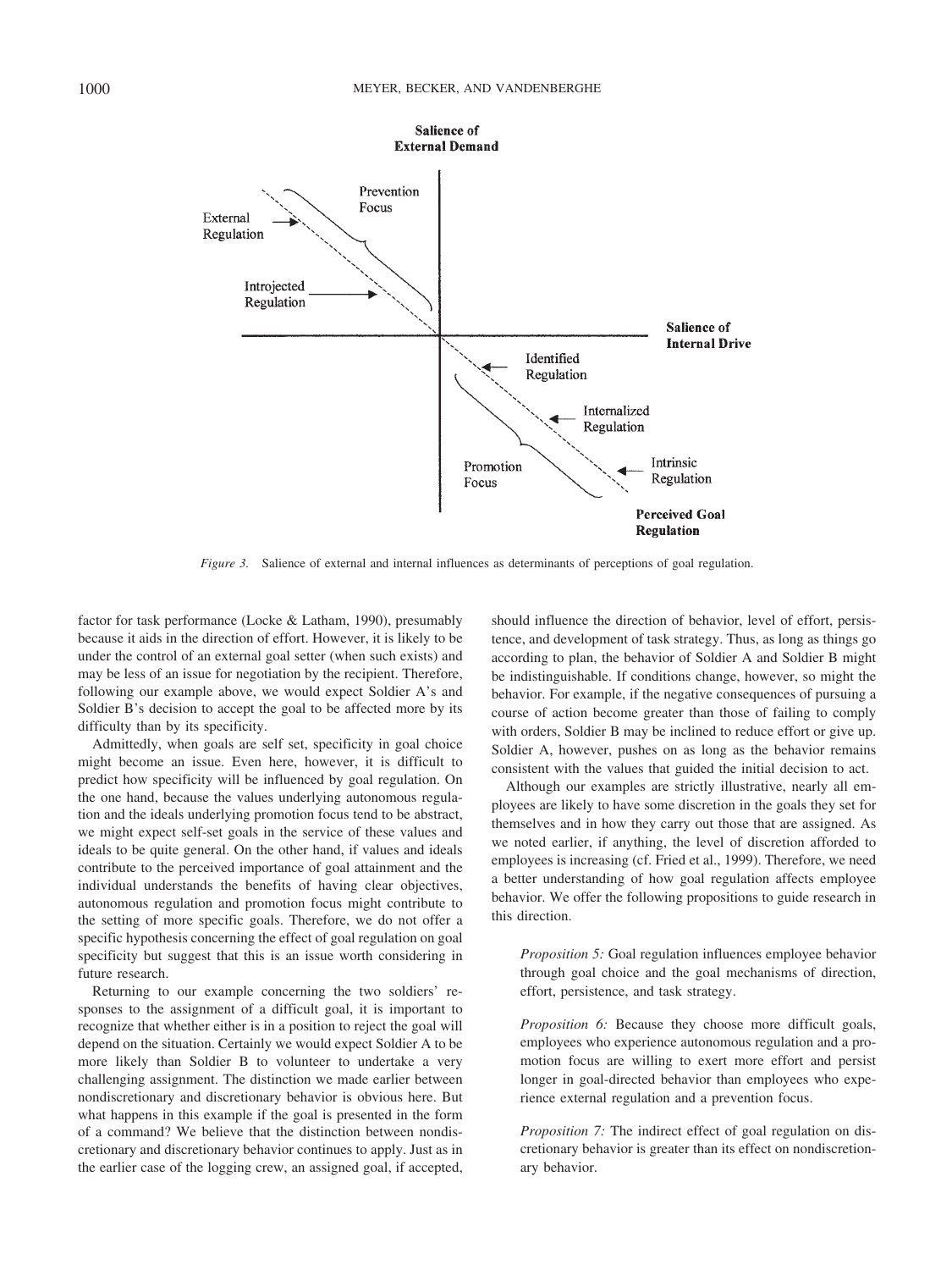In sum, making the distinction between nondiscretionary and discretionary behavior helps to illustrate the benefits of treating motivation as a multidimensional concept. Including goal regulation as part of the motivation process helps to explain the nature of the underlying mindsets and facilitates integration of commitment into a model of the more general motivation process.

# *Commitments to Social Foci*

Although Locke (1997) included goal commitment and organizational commitment in his model, only the former was considered to play a role in influencing task performance (see Figure 1). Organizational commitment was included as one of several factors that influence other forms of work behavior (e.g., job and work avoidance, deviance, adjustment). Recall, however, that we expanded the focus of the motivation process to include all forms of goal-oriented behavior. With this broadened perspective, we argue that organizational commitment plays a more important role in the motivation process. Moreover, we believe that the same is true of commitments to targets other than the organization (e.g., supervisors, team, unions). Indeed, there is now considerable evidence that multiple workplace commitments can influence employee behavior (e.g., T. E. Becker & Billings, 1993; Siders, George, & Sharwadkar, 2001; Vandenberghe et al., 2001). We refer to these as commitments to social foci to distinguish them from goal commitment because we believe that they exert their influence at a different point in the motivation process.

*Commitment to social foci.* We propose that commitments to social foci combine with other antecedents in Locke's (1997) model to affect goal-directed behavior. The effect of these commitments is indirect through goal regulation, goal choice, and goal commitment. Commitment should exert a direct effect on goal regulation, and the different forms of commitment should have a significant impact on the corresponding forms of regulation. That is, employees who have a strong affective commitment to a relevant social target are likely to share the target's values and experience self-set and assigned goals as autonomously regulated (integrated or identified regulation) and as ideals to be achieved (promotion focus). Those who have a strong normative commitment are likely to perceive goal acceptance and related behaviors as an obligation and should thus evince the introjected form of goal regulation. Finally, those who are committed to a target primarily out of necessity (continuance commitment) likely see the goal as externally regulated (i.e., pursued in order to avoid the loss of desired outcomes beyond their control). Because they are trying to fulfill obligations and avoid losses, those experiencing introjected and external regulation should have a prevention focus.

*Proposition 8:* Compared with employees with lesser affective commitment, those with stronger affective commitment to a target experience greater intrinsic motivation and more autonomous forms of external regulation (i.e., integrated and identified regulation) and a stronger promotion focus in the pursuit of goals of relevance to the target.

*Proposition 9:* Compared with employees with lesser normative commitment, employees with stronger normative commitment to a target experience greater introjected regulation and a stronger prevention focus in the pursuit of goals of relevance to the target.

*Proposition 10:* Compared with employees with lesser continuance commitment, employees with stronger continuance commitment to a target experience greater external regulation and a stronger prevention focus in the pursuit of goals of relevance to the target.

Given that commitment influences perceptions of goal regulation, the impact on goal choice, goal commitment, goal mechanisms, and work behavior should be the same as described in Propositions 4 and 5. When considered together, the foregoing propositions help to explain why research consistently has shown that affective commitment to the organization and other targets has the strongest positive correlations with desirable work behaviors such as job performance and organizational citizenship behavior, followed by normative commitment and continuance commitment (Meyer et al., 2002).

*Goal commitment.* Our treatment of goal commitment differs from Locke's (1997) in two ways. First, we argue that it is a multidimensional concept. Second, we have separated goal commitment from the other moderating conditions identified in Locke's model and have changed the point at which it exerts its moderating effect. The first change is based on Meyer and Herscovitch's (2001) argument that all workplace commitments, including goal commitment, can be accompanied by different mindsets (desire, obligation, cost), and that these mindsets have important implications for commitment-relevant behavior. In sum, employees can pursue a goal because they want to, because they think they should, because they must, or some combination of these. This change necessitates a different approach to the measurement of goal commitment than has been used in the past (e.g., Donovan & Radosevich, 1998; Klein, Wesson, Hollenbeck, Wright, & DeShon, 2001). Meyer and Herscovitch provided directions and a set of sample items to serve as a guide to the development of such measures.

The rationale for the second change is that, unlike the other conditions (i.e., feedback, ability, task complexity) that moderate the effects of the motivational mechanisms on behavior and of behavior on performance, we believe that goal commitment interacts with goal choice to influence the goal mechanisms themselves. That is, we propose that goal commitment influences the extent to which a goal actually promotes greater attention to goal-relevant activities, intention to exert effort in the short and long term, and willingness to develop strategies to facilitate goal attainment. Moreover, we propose that the moderating effect will be greatest for affective commitment, followed by normative and, finally, continuance commitment. This is consistent with Herscovitch and Meyer's (2002) argument that, because it tends to be based on personal values, affective commitment is a stronger binding force than normative and continuance commitment. The latter are more likely to conflict with the perceived shorter term self-interests of some employees and, therefore, are subject to countervailing forces that can weaken the bond. For example, an individual who agrees to work toward a difficult goal out of obligation, or to receive a bonus, might re-evaluate the situation if it becomes apparent that the costs of meeting the goal are greater than anticipated.

*Proposition 11:* The effect of goal choice, particularly the difficulty of the goal, on the goal mechanisms will be moderated by goal commitment. Difficult goals promote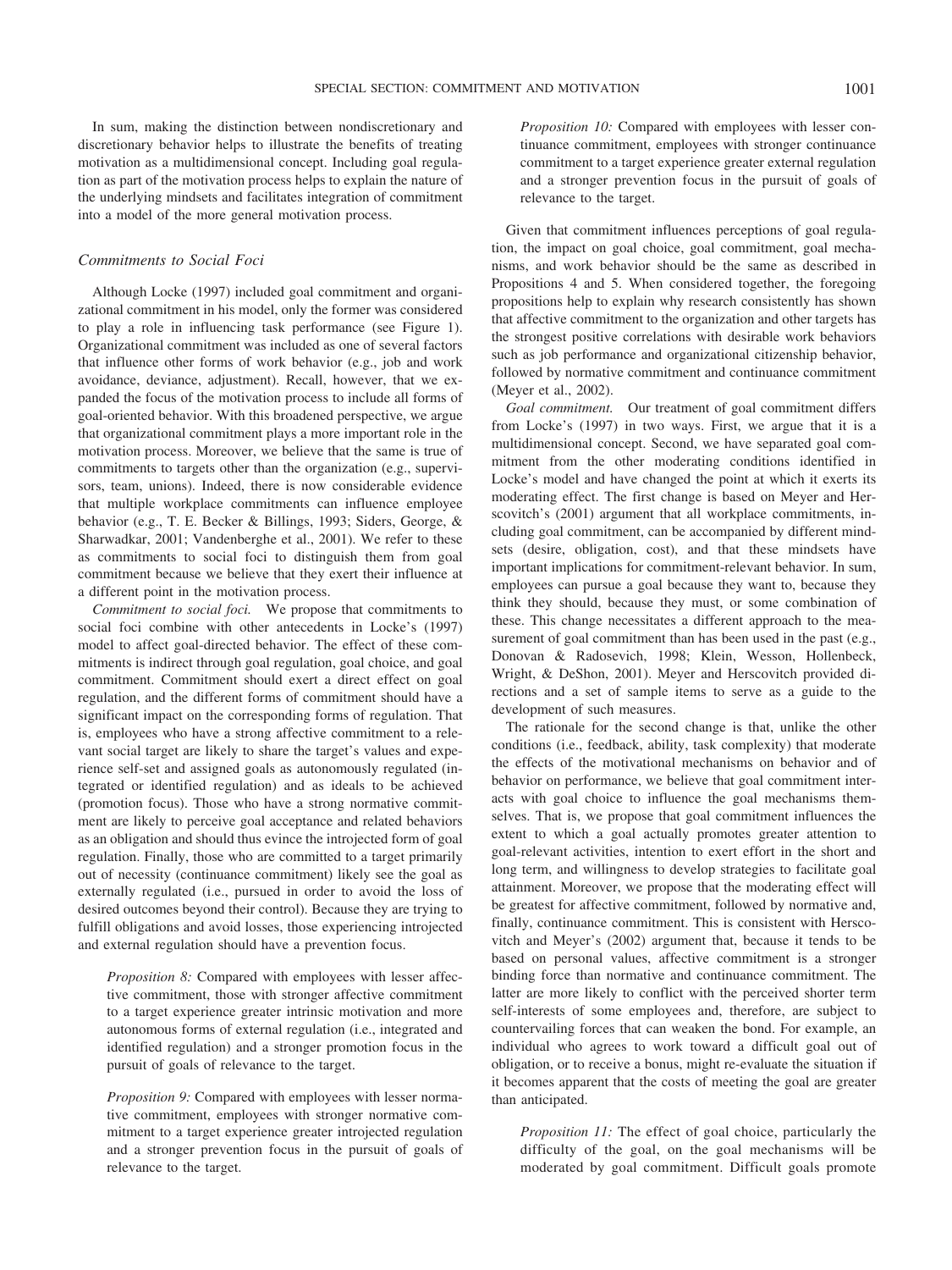greater willingness to exert effort, persist, and develop facilitating strategies as goal commitment increases. The strength of the moderating effects will be greatest for affective commitment, followed by normative and continuance commitment, respectively.

Although we distinguish between commitments to social foci and commitment to goals, and propose that these exert their primary influence at different points in the motivation process, we do not believe they are completely independent. Employees can set or accept goals without any obvious influence of commitment to a social target (e.g., organization, supervisor, team), but in many cases the choice of goal, and the nature of the commitment to these goals, is likely to be influenced by such commitments. Therefore, we have included a path between commitment to social foci and goal commitment in Figure 2.

*Proposition 12.* The nature and strength of employees' commitments to social foci will affect the nature and strength of their commitment to goals of relevance to these foci.

We expect that the most obvious effect of commitments to social foci on goal commitment will be "in kind," that is, affective to affective, normative to normative, and continuance to continuance. However, other combinations are possible. For example, employees who have a strong affective attachment to a supervisor might experience a strong affective, normative, or continuance commitment to an assigned goal depending on whether they believe in the value of the goal, feel an obligation to do what the supervisor wants, or are concerned about damaging their relationship by not accepting the goal.

#### *Bases of Commitment*

The final component in our integrative model, the bases of commitment, was included to acknowledge those factors believed to contribute to the development of employee commitment. According to Meyer and Herscovitch (2001), the bases for the different forms of commitment are similar regardless of the target of that commitment. Thus, the same bases apply to the development of commitment to social foci and to goals. This does not mean, however, that the specific antecedent conditions will be the same, or that the nature of the commitment to a goal will necessarily be the same as the nature of the commitment to relevant social foci. For example, employees might have a strong affective commitment to the organization because the company culture is compatible with their personal values. Nevertheless, their affective commitment to a goal set by the organization (e.g., reducing the length of service calls) might be weak if they believe that attainment is not in the company's best interest. Similarly, employees might have little invested in their employment in the company (i.e., low continuance commitment to the organization) but have a lot to lose (e.g., a bonus) by failing to achieve a performance goal (i.e., high continuance commitment to the goal).

The bases of commitment identified by Meyer and Herscovitch (2001) and included in our model represent basic mechanisms presumed to be involved in the development of commitment. They therefore represent some of the most proximal causes of commitment. There are many other factors (e.g., human resources management practices and policies) that serve as more distal causes.

Included among these might be some of the antecedents of goal choice included in Locke's (1997) model (Figure 1) and our modification of this model (Figure 2). For example, personal values are expected to play a role in shaping employee commitment (Finegan, 2000; Vandenberghe & Peiro, 1999). For simplicity, we have not included paths between the antecedent variables and the bases of commitment. Nevertheless, we acknowledge that various connections may exist. Similarly, we recognize that both the antecedent variables and the bases of commitment will be influenced by various environmental factors, including leadership, the social milieu, and the work itself. These are not included in our model, and space does not allow us to do justice to discussion of the roles that these factors play in the motivation and commitment processes.

Finally, we have included a feedback connection between behavior and performance and the bases of commitment. This path acknowledges theory and research pertaining to behavioral commitment (e.g., Kiesler, 1971; Salancik, 1977) and the escalation of commitment (e.g., Staw, 1976; Staw & Ross, 1987). Under certain conditions (e.g., volition, irrevocability, visibility), pursuing a course of action can strengthen commitment to that course of action (e.g., goal commitment) and to the beneficiaries of that course of action (e.g., commitment to social foci). These effects will arguably be stronger in the case of discretionary behavior because it is volitional by definition. The nature of the psychological commitment that develops as a function of this escalation process will depend on one's level of conscious awareness (Meyer, Bobocel, & Allen, 1991). For example, consider a bank employee who makes a bad loan. Because the original decision was freely chosen, irrevocable, and public, there will be pressure to escalate the commitment (e.g., provide the client with additional funds to address the "problem"). If the employee is aware that this escalation is a face-saving maneuver, it is likely to be experienced as continuance commitment. However, if the employee is successful in rationalizing the original decision, the escalation might be experienced as affective commitment to the course of action and possibly the client. In either case, we believe that the effect of the behavior on subsequent commitment will be indirect through its effects on one or more of the bases of commitment (e.g., value congruence, investment).

### Implications of the Model for Theory and Practice

The most immediate contributions of the integrative model of motivation and commitment are the propositions that provide direction for future research. Should these propositions be supported, there are additional implications for motivation and commitment theory in general, as well as for related literatures that make reference to the motivation and/or commitment processes. There are also implications for management policy and practice.

# *Motivation Theory*

Motivation theory benefits in at least two important ways from integration with commitment theory. First, commitment is an important energizing force in the motivation process that has yet to be fully acknowledged. Therefore, recognizing it as such helps broaden our understanding of the bases for motivated work behavior in general. It also helps to address the criticism that current motivation theories, focusing as they do on personal needs, values,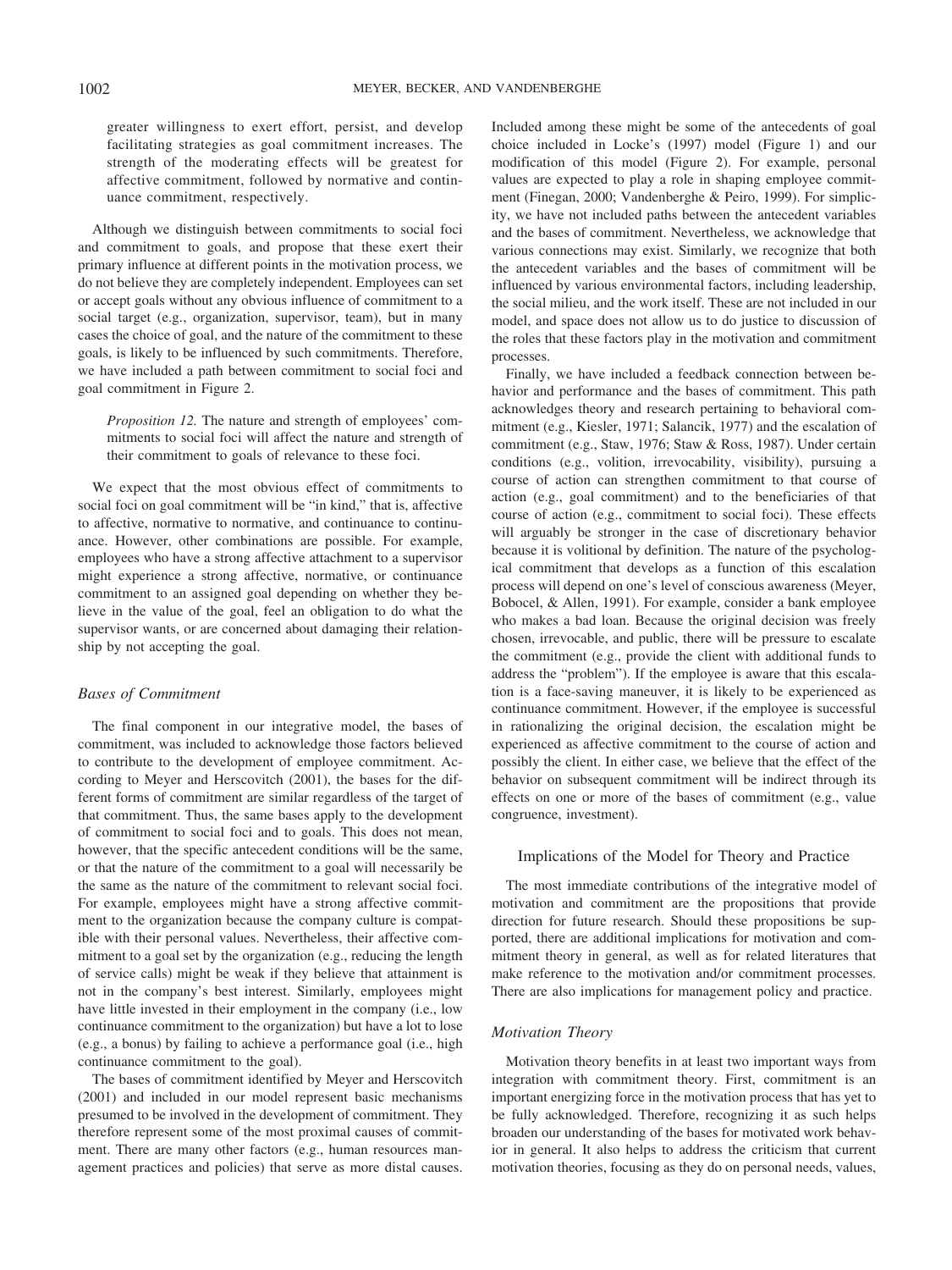and incentives as the primary motivational forces, are too culturespecific (e.g., Boyacigiller & Adler, 1991; Shamir, 1991). By including multiple foci of commitment as antecedents of goaloriented behavior, we acknowledge the existence of social influences that might be particularly relevant in non-Western cultures. In some of these cultures, the well-being of the collective (e.g., peers, work groups) appears to be more important to employees than it is in North America (Cheng & Stockdale, 2003). Even in Western cultures, individuals often behave cooperatively, in many cases because it benefits others to whom they have a strong bond (Organ & Ryan, 1995). Commitment, particularly affective and normative commitment to social foci, helps account for this behavior.

Second, including commitment as a component in the motivation process served as the impetus for making a distinction between nondiscretionary and discretionary behavior and for the introduction of goal regulation as a way of acknowledging differences in the mindsets that can accompany motivated behavior. Distinctions similar to that between nondiscretionary and discretionary behavior have been made in other theories of organizational behavior (e.g., Borman & Motowidlo, 1997; Katz, 1964; Organ, 1988) but not in mainstream theories of work motivation where the emphasis has been on nondiscretionary behavior (e.g., task performance). The notion of differing mindsets has proved valuable in theories of motivation developed in other areas of psychology (e.g., Deci & Ryan, 1985; Higgins, 1997) but has not yet been considered in work motivation theory. Therefore, both ideas serve to advance our understanding of work motivation and behavior.

### *Commitment Theory*

One of the primary benefits of embedding commitment within a model of motivation is that it helps identify the mediating mechanisms explaining how employees' relationships with social foci influence behavior relevant to those foci. There are at least two important implications of this. First, some authors (e.g., Randall, 1990) have pointed out that observed relations between measures of organizational commitment and job performance are modest. This can be explained by recognizing that (a) the organization is only one of several foci of commitment, (b) commitment is only one of many forces involved in goal choice, and its effects are indirect, and (c) the effects of goal choice on performance are mediated and moderated by various internal mechanisms and contextual factors. Further, most measures of organizational commitment were developed with the objective of predicting employee retention. With retention as the goal, staying with the organization represents the focal behavior (Meyer & Herscovitch, 2001). In this case, job performance would be considered discretionary behavior in the sense that performance above the minimum required for retention is not specified in the goal (nor included in the measures). Thus, the absolute level of the impact of organizational commitment on performance will generally be lower than on retention. The strength of the observed relations between organizational commitment and job performance should be stronger if the measures of commitment are constructed to include working toward the attainment of organizational objectives as the focal behavior (see Meyer & Herscovitch, 2001).

Second, including multiple foci of commitment in a model of work motivation helps explain how these multiple commitments

interact to influence behavior. Commitment to each target should influence goal-oriented behavior of relevance to that target. To the extent that the goals are compatible, the effects of multiple commitments should be complementary or additive. In contrast, if the goals are in opposition, having dual commitments will create a conflict for the individual, and single-foci commitments will lead to behavior that is of benefit to one target but detrimental to the other. We discuss some of the practical implications of this below.

# *Related Theory*

Motivation and commitment are often included as antecedent, consequence, or mediating variables in theories pertaining to related concepts. Therefore, the propositions derived from our model have implications for these theories as well. To illustrate, we focus here on some of the implications for theories of leadership, employee identification, and job design.

First, including commitment to various foci as factors involved in the motivation process might help explain the relative effectiveness of different leadership styles (e.g., transactional vs. transformational; Bass, 1985). Transactional leaders exert their influence by making salient the positive (contingent reward leadership) or negative (management-by-exception) consequences of employees' actions. Transformational leaders are equally adept at using contingent reward but also encourage employees to transcend narrow, short-term self-interests to work toward objectives that are in the best interests of the team or organization. In doing so, they are likely to build commitment, primarily affective commitment, to relevant social foci and their goals. Therefore, according to our model, transformational leaders exert their influence through two channels: satisfaction of personal needs and commitment to social foci. Transactional leaders utilize only the former. This might help explain the "augmentation effect" of transformational leadership so often reported in leadership research (see Bass, 1997).

Our model also holds promise for enriching the growing literature on identification in organizations. According to identity theorists, a social identity refers to the nature and content of a person's relationship with another specific individual or group (Ellemers, Spears, & Doosje, 2002). Such an identity is said to stem from the categorization of individuals, the distinctiveness and prestige of the group, the salience of out-groups, and other variables involved in group formation (Tajfel, 1981). Among probable consequences are behaviors that are congruent with the identity (Ashforth & Mael, 1989). These are important issues, but how does identification lead to congruent behaviors? Our model suggests that identification with, say, a work team leads to affective commitment to that team. This, in turn, leads to goal regulation that is perceived as more autonomous and self-controlled ("I want to accept/set goals that are consistent with my identification with the team") and the choice of goals that are seen as beneficial to the team. Note, however, that identification is a relatively distal cause of behavior. Therefore, as we explained earlier with regard to the effects of commitment to social foci on behavior, how the effects of identification will play out will depend on a host of other personal and situational factors and on their joint influence on the mediating mechanisms outlined in the model.

Finally, our model has implications for job design theories. A popular approach in this area over the past 15 years has been employee empowerment (Conger & Kanungo, 1988; Sagie & Koslowsky, 2000; Thomas & Velthouse, 1990). In her seminal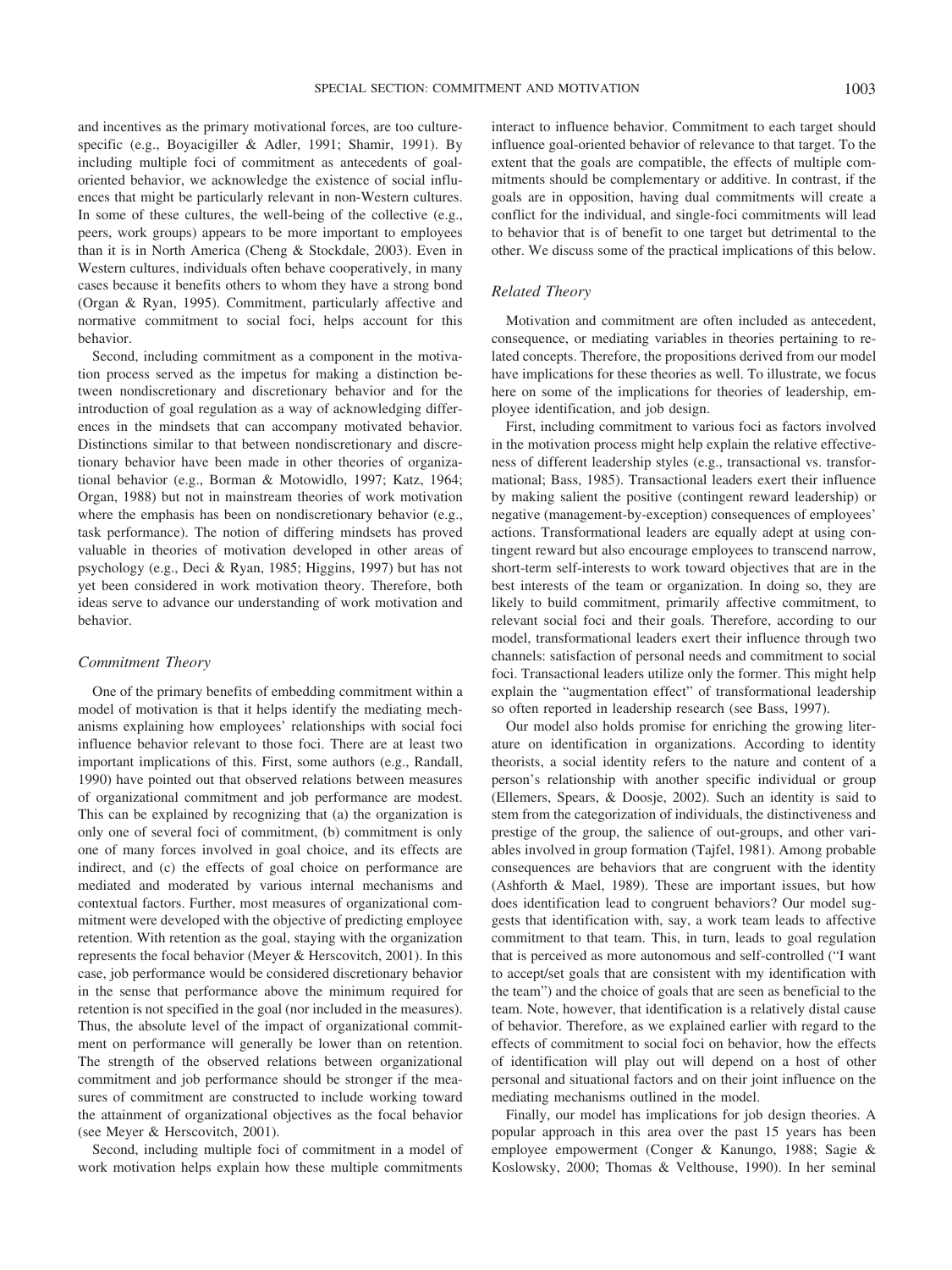work, Spreitzer (1995, 1996) developed a measure of psychological empowerment capturing four sets of essential cognitions: meaning (fit between work-role requirements and personal beliefs and values), competence (work-specific self-efficacy), self-determination (sense of choice in initiating and regulating actions), and impact (perceived influence on strategic, administrative, and operating outcomes at work). Authors have identified several practices (e.g., participative decision making, delegating leadership, job enrichment) that lead to greater empowerment among employees (for a review, see Sagie & Koslowsky, 2000). However, as noted by Sagie and Koslowsky, it is likely that these practices operate at least partly through mediating mechanisms, including commitment to joint decisions and identification with management. According to our model, empowerment practices generate more autonomous forms of regulated behavior if they elicit identification and value congruence as bases of commitment, hence, strengthening affective commitment to relevant foci such as management. However, if empowerment practices engender a sense of reciprocity (e.g., because employees feel valued by receiving rewarding jobs), they might produce a strong normative commitment. Finally, if empowerment practices are ineffective, they could be replaced by directive leadership practices that, by emphasizing the instrumental nature of the relationship, would promote continuance commitment. Thus, the effects of empowerment practices on behavior may depend on the nature of the commitment they produce.

# *Management Policy and Practice*

Our model has several implications for human resource management. Some of these follow directly from the motivation and commitment theories on which the model is based, including the use of goal setting (Locke & Latham, 1990), emphasis on building strong affective commitment (Meyer & Allen, 1997), and the use of autonomy-supportive practices to foster perceptions of internal regulation (Ryan & Deci, 2000). Others only become apparent when the commitment and motivation process are considered in conjunction. In the interests of space, we focus here on two examples.

First, past work has recognized goal commitment as a necessary, albeit not sufficient, condition for effective goal setting. Various strategies have been suggested for how this commitment might be achieved: Employees could make public statements, leaders could communicate inspiring visions, and employees could participate in the creation of their goals (Locke & Latham, 2002). According to our model, however, the nature of the commitment invoked by these various strategies might be quite different. We know that "selling" the value of an assigned goal or allowing employees to participate in the goal-setting process leads to higher levels of task performance (Latham, Erez, & Locke, 1988), and we suspect that this is because these strategies promote affective commitment to the goal. Using a "tell" strategy to assign a goal, combined with a public statement of acceptance, is likely to, at best, instill continuance commitment. As a result, employees might do what is required to achieve the goal but nothing more. Whether this is good enough will depend on the nature of the goal and the situation. The benefits of affective commitment over continuance commitment are most likely to be realized when it is difficult to

specify all of the required behaviors or to anticipate all of the potential obstacles in advance. Under these conditions employee discretion becomes important.

Second, as we noted earlier, to date, little attention has been paid to understanding how employee commitment affects behavior. Our model identifies the motivational mechanisms that may be involved, and this has some important implications. For example, concerns over declining levels of organizational commitment due to instability and uncertainty in the economic environment might be allayed by recognizing that the benefits of employee commitment to the organization accrue from their impact on employees' willingness to set or accept goals that are in the organizations' best interests. One potential solution to declining organizational commitment might be to identify other targets of commitment that share similar goals. For example, employees who are committed to their supervisors or teams may often set or accept many of the same goals as those who are committed to the organization (T. E. Becker & Billings, 1993). Similarly, commitment to one's profession or customers might also lead to the setting or acceptance of goals that are compatible with organizational objectives. To illustrate, consider the professor who is a highly productive researcher and dedicated teacher in spite of having little affective attachment to the university itself. Commitment to the profession and students is a likely explanation. Therefore, in situations where fostering commitment to the organization is difficult (e.g., because of a history of mistrust) or undesirable (e.g., because of a desire to retain flexibility in staffing), organizations might still benefit from the motivating influences of commitment by fostering commitment to other targets (e.g., profession, clients) with compatible goals.

Note that we are not suggesting that commitment substitution is a perfect solution or that organizational commitment is not important. There is rarely complete overlap between target-relevant goals. Despite being a strong researcher and teacher, the professor in our example above might be unwilling to take on administrative activities if the only benefit would be to the university. Organizations need to consider very carefully what they want from employees, both in terms of nondiscretionary and discretionary behavior, and then determine what forms and foci of commitment are likely to facilitate fulfillment of those requirements.

## Conclusion

Our aim has been to strengthen both the commitment and motivation literatures by integrating the best and most current elements of both into a single theory. This integrated theory suggests a number of directions through which the understanding of human behavior in the workplace can be advanced. First, the inclusion of variables such as goal choice, self-efficacy, and goal mechanisms in the model should help commitment scholars explain and investigate the processes through which forms, foci, and bases of commitment affect work behavior. Second, by building the concept of goal regulation and the multidimensional view of commitment into the model, motivation scholars can now more thoroughly study how environmental factors like leadership, social influences, and the nature of work affect behavior. Finally, by recognizing distinctions among forms, foci, and bases of commitment, a deeper understanding of goal regulation, choice, and volitional action should be possible.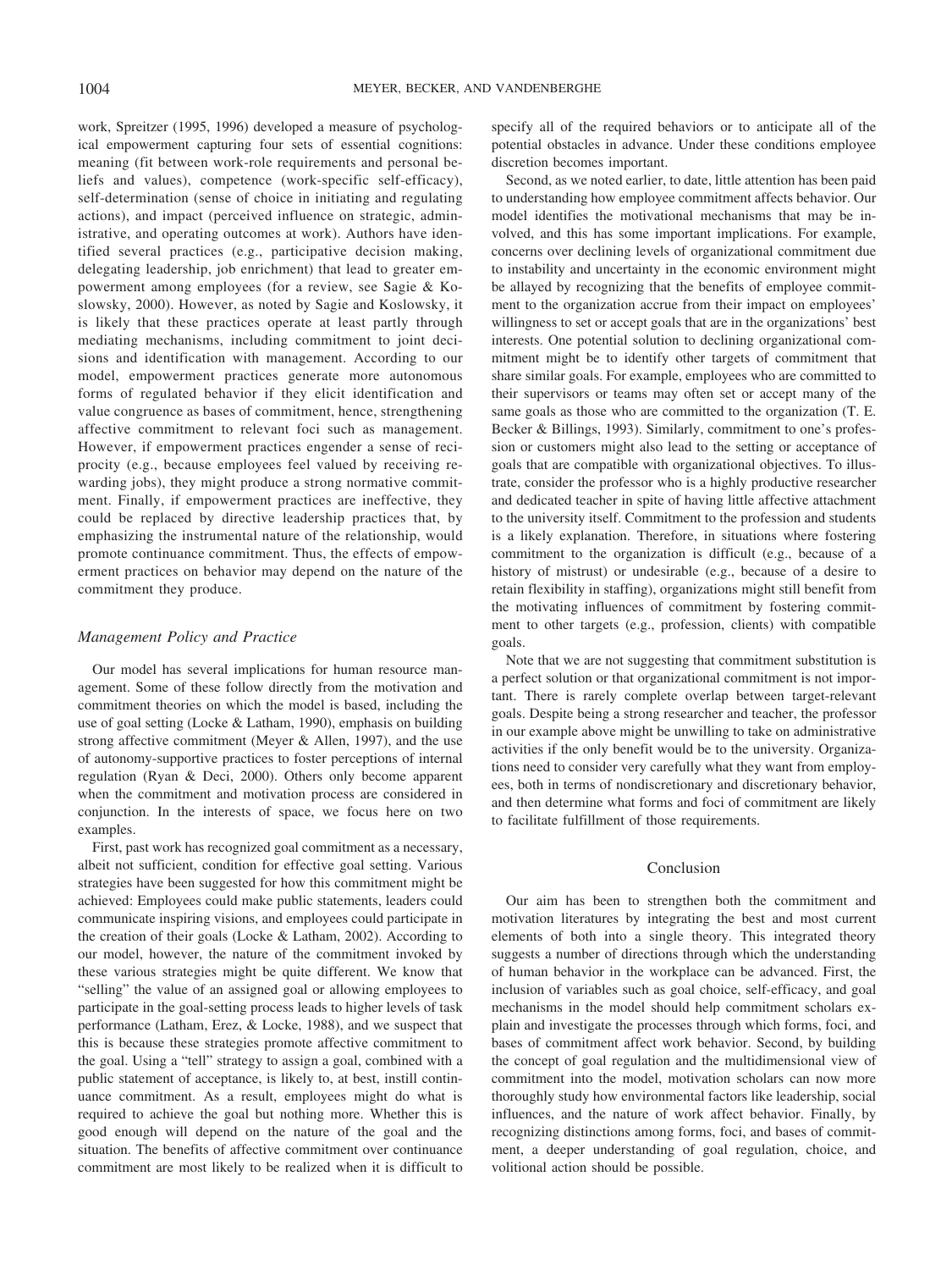#### References

- Allen, N. J., & Meyer, J. P. (1990). The measurement and antecedents of affective, continuance and normative commitment to the organization. *Journal of Occupational Psychology, 63,* 1–18.
- Ashforth, B. E., & Mael, F. (1989). Social identity theory and the organization. Academy of Management Review, 14, 20-39.
- Bandura, A. (1997). *Self-efficacy: The exercise of control*. New York: W. H. Freeman.
- Bass, B. M. (1985). *Leadership and performance beyond expectations*. New York: Free Press.
- Bass, B. M. (1997). Does the transactional–transformational paradigm transcend organizational and national boundaries? *American Psychologist, 52, 130-139.*
- Becker, H. S. (1960). Notes on the concept of commitment*. American Journal of Sociology, 66,* 32– 42.
- Becker, T. E. (1992). Foci and bases of commitment: Are they distinctions worth making? *Academy of Management Journal, 35,* 232–244.
- Becker, T. E., & Billings, R. S. (1993). Profiles of commitment: An empirical test. *Journal of Organizational Behavior, 14,* 177–190.
- Becker, T. E., Billings, R. S., Eveleth, D. M., & Gilbert, N. W. (1996). Foci and bases of commitment: Implications for performance. *Academy of Management Journal, 39,* 464 – 482.
- Becker, T. E., & Kernan, M. (2003). Matching commitment to supervisors and organizations to in-role and extra-role performance. *Human Performance, 16,* 327–348.
- Becker, T. E., Randall, D. M., & Riegel, C. D. (1995). The multidimensional view of commitment and the theory of reasoned action: A comparative evaluation. *Journal of Management*, 21, 617-638.
- Bentein, K., Stinglhamber, F., & Vandenberghe, C. (2002). Organization-, supervisor-, and workgroup-directed commitments and citizenship behaviors: A comparison of models. *European Journal of Work and Organizational Psychology, 11,* 341–362.
- Berg, M. B., Janoff-Bulman, R., & Cotter, J. (2001). Perceiving value in obligations and goals: Wanting to do what should be done. *Personality and Social Psychology Bulletin, 27,* 982–995.
- Bishop, J. W., & Scott, K. D. (2000). An examination of organizational and team commitment in a self-directed team environment. *Journal of Applied Psychology, 85,* 439 – 450.
- Borman, W. C., & Motowidlo, S. J. (1997). Organizational citizenship behavior and contextual performance. *Human Performance*, 10, 67-69.
- Boyacigiller, N. A., & Adler, N. J. (1991). The parochial dinosaur: Organizational science in a global context. *Academy of Management Review, 16,* 262–290.
- Brickman, P. (1987). Commitment. In B. Wortman & R. Sorrentino (Eds.), *Commitment, conflict, and caring* (pp. 1–18). Englewood Cliffs, NJ: Prentice Hall.
- Bridges, W. (1994). *Jobshift: How to prosper in a workplace without jobs*. Reading, MA: Addison-Wesley.
- Brockner, J., & Higgins, E. T. (2001). Regulatory focus theory: Implications for the study of emotions at work. *Organizational Behavior and Human Decision Processes, 86,* 35– 66.
- Buss, A. R. (1978). A conceptual critique of attribution theory. *Journal of Personality and Social Psychology, 36,* 1311–1321.
- Cheng, Y., & Stockdale, M. S. (2003). The validity of the three-component model of organizational commitment in a Chinese context. *Journal of Vocational Behavior, 62,* 465– 489.
- Clugston, M., Howell, J. P., & Dorfman, P. W. (2000). Does cultural socialization predict multiple bases and foci of commitment? *Journal of Management, 26,* 5–30.
- Cohen, A. (2003). *Multiple commitments at work: An integrative approach*. Hillsdale, NJ: Lawrence Erlbaum.
- Conger, J. A., & Kanungo, R. N. (1988). The empowerment process: Integrating theory and practice. *Academy of Management Review, 13,* 471– 482.
- Connell, J. P., & Wellborn, J. G. (1991). Competence, autonomy and

relatedness: A motivational analysis of self-system processes. In M. R. Gunnar & L. A. Sroufe (Eds.), *Minnesota Symposium on Child Psychology* (Vol. 22, pp. 43–77). Hillsdale, NJ: Erlbaum.

- de Charms, R. (1968). *Personal causation: The internal affective determinants of behavior*. New York: Academic Press.
- Deci, E. L., & Ryan, R. M. (1985). *Intrinsic motivation and selfdetermination in human behavior*. New York: Plenum.
- Deci, E. L., & Ryan, R. M. (1991). A motivational approach to self: Integration of personality. In R. Dienstbier (Ed.), *Nebraska symposium on motivation: Vol. 38. Perspectives in motivation* (pp. 237–288). Lincoln: University of Nebraska Press.
- Dewsbury, D. A. (1978). *Comparative animal behavior*. New York: McGraw-Hill.
- Donovan J. J., & Radosevich, D. J. (1998). The moderating role of goal commitment on the goal difficulty – performance relationship: A metaanalytic review and critical reanalysis. *Journal of Applied Psychology, 83,* 308 –315.
- Dweck, C. S., & Elliott, E. S. (1983). Achievement motivation. In P. Mussen & E. M. Hetherington (Eds.), *Handbook of child psychology* (pp. 643– 691). New York: Wiley.
- Dweck, C. S., & Leggett, E. L. (1988). A social– cognitive approach to motivation and personality. *Psychological Review, 95,* 256 –273.
- Ellemers, N., Spears, R., & Doosje, B. (2002). Self and social identity. *Annual Review of Psychology, 53,* 161–186.
- Finegan, J. E. (2000). The impact of person and organizational values on organizational commitment. *Journal of Occupational and Organizational Psychology, 73,* 149 –169.
- Fried, Y., Hollenbeck, J. R., Slowik, L. H., Tiegs, R. B., & Ben-David, H. A. (1999). Changes in job decision latitude: The influence of personality and interpersonal satisfaction. *Journal of Vocational Psychology, 54,* 233–243.
- Friedman, R. S., & Foerster, J. (2001). The effects of promotion and prevention cues on creativity. *Journal of Personality and Social Psychology, 81,* 1001–1013.
- Grant, H., & Dweck, C. S. (2003). Clarifying achievement goals and their impact. *Journal of Personality and Social Psychology, 85,* 541–553.
- Grolnick, W. S., & Ryan, R. M. (1987). Autonomy in children's learning: An experimental and individual difference investigation. *Journal of* Personality and Social Psychology, 52, 890-898.
- Guttman, L. (1954). A new approach to factor analysis: The radex. In P. Lazarfeld (Ed.), *Mathematical thinking in the social sciences* (pp. 258 – 348). Glencoe, IL: Free Press.
- Hayamizu, T. (1997). Between intrinsic and extrinsic motivation. *Japanese Psychological Research, 39,* 98 –108.
- Heider, F. (1958). *The psychology of interpersonal relations*. New York: **Wiley**
- Herscovitch, L., & Meyer, J. P. (2002). Commitment to organizational change: Extension of a three-component model. *Journal of Applied Psychology, 87,* 474 – 487.
- Higgins, E. T. (1997). Beyond pleasure and pain. *American Psychologist, 52,* 1280 –1300.
- Higgins, E. T. (1998). Promotion and prevention: Regulatory focus as a motivational principle. In M. P. Zanna (Ed.), *Advances in experimental* social psychology (Vol. 30, pp. 1-46). New York: Academic Press.
- Irving, P. G., Coleman, D. F., & Cooper, C. L. (1997). Further assessment of a three-component model of occupational commitment: Generalizability and differences across occupations. *Journal of Applied Psychology, 82,* 444 – 452.
- Jaros, S. J., Jermier, J. M., Koehler, J. W., & Sincich, T. (1993). Effects of continuance, affective, and moral commitment on the withdrawal process: An evaluation of eight structural equation models. *Academy of Management Journal, 36,* 951–995.
- Kanfer, R. (1990). Motivation theory and organizational psychology. In M. D. Dunnette & L. Hough (Eds.), *Handbook of industrial and orga-*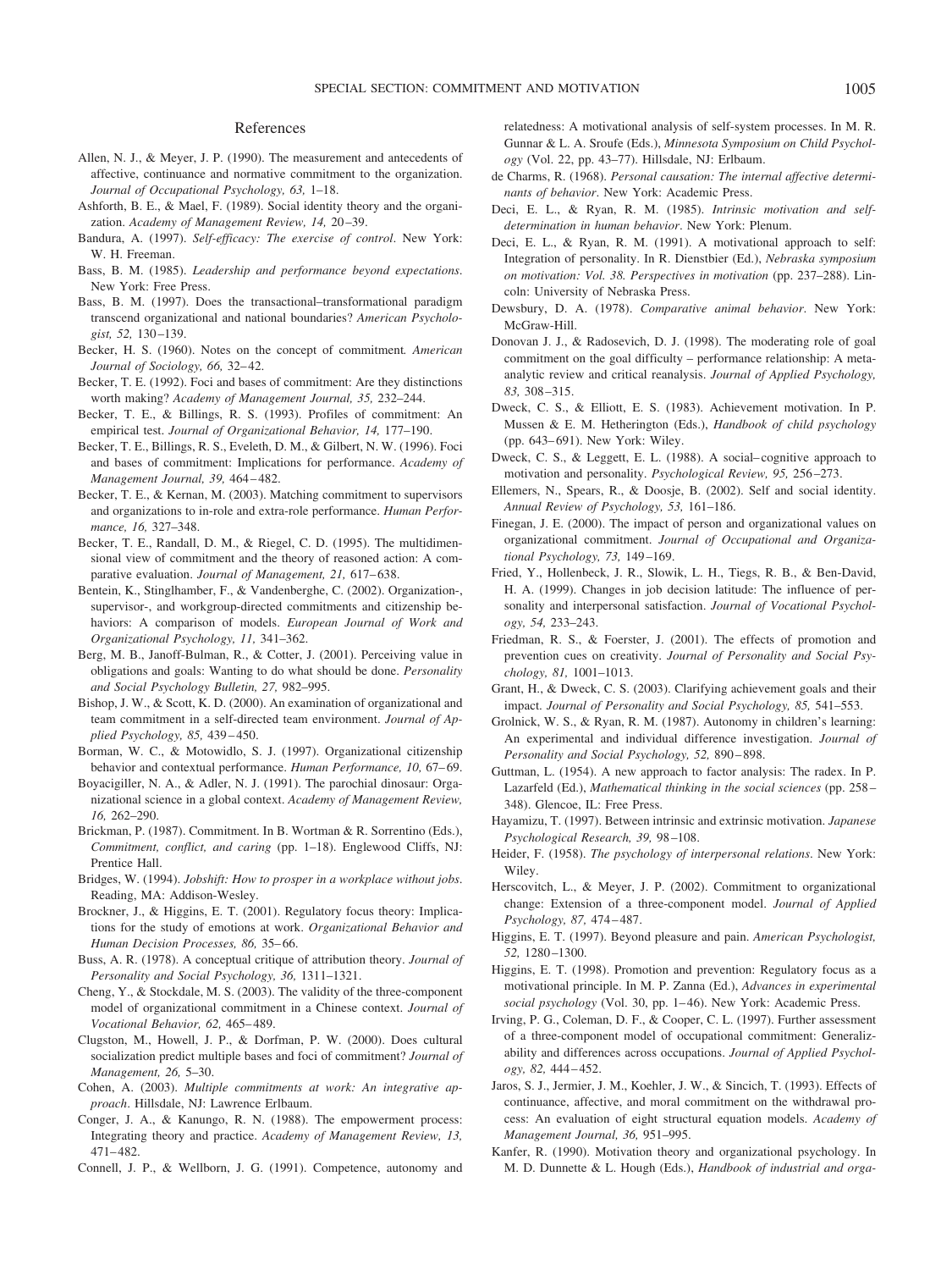*nizational psychology* (2nd ed., Vol. 1, pp. 75–170). Palo Alto, CA: Consulting Psychologists Press.

- Kanter, R. M. (1968). Commitment and social organization: A study of commitment mechanisms in utopian communities. *American Sociological Review, 33,* 499 –517.
- Katz, D. (1964). The motivational basis of organizational behavior. *Behavioral Science, 9,* 131–146.
- Kiesler, C. A. (1971). *The psychology of commitment: Experiments linking behavior to belief.* San Francisco, CA: Academic Press.
- Klein, H. J., Wesson, M. J., Hollenbeck, J. R., Wright, P. M., & DeShon, R. P. (2001). The assessment of goal commitment: A measurement model meta-analysis. *Organizational Behavior and Human Decision Processes, 85,* 32–55.
- Kleinginna, P. R., Jr., & Kleinginna, A. M. (1981). A categorized list of motivation definitions, with a suggestion for a consensual definition. *Motivation and Emotion, 5,* 263–291.
- Koestner, R., Ryan, R. M., Bernieri, F., & Holt, K. (1984). Setting limits on children's behavior: The differential effects of controlling versus informational styles on intrinsic motivation and creativity*. Journal of Personality, 52,* 233–248.
- Lam, T. W-H., & Chiu, C-Y. (2002). The motivational function of regulatory focus in creativity. *Journal of Creative Behavior, 36,* 138 –150.
- Latham, G. P., Erez, M., & Locke, E. A. (1988). Resolving scientific disputes by the joint design of crucial experiments by the antagonists: Application to the Erez-Latham dispute regarding participation in goal setting. *Journal of Applied Psychology, 73,* 753–772.
- Locke, E. A. (1991). The motivation sequence, the motivation hub, and the motivation core. *Organizational Behavior and Human Decision Processes, 50,* 288 –299.
- Locke, E. A. (1997). The motivation to work: What we know. In M. L. Maehr & P. R. Pintrich (Eds.), *Advances in motivation and achievement* (Vol. 10, pp. 375– 412). Greenwich, CT: JAI Press.
- Locke, E. A., & Latham, G. P. (1990). *A theory of goal setting and task performance.* Englewood Cliffs, NJ: Prentice Hall.
- Locke, E. A., & Latham, G. P. (2002). Building a practically useful theory of goal setting and task motivation: A 35-year odyssey. *American Psychologist, 57,* 705–717.
- Meyer, J. P., & Allen, N. J. (1991). A three-component conceptualization of organizational commitment. *Human Resource Management Review, 1,* 61– 89.
- Meyer, J. P., & Allen, N. J. (1997). *Commitment in the workplace: Theory, research, and application.* Newbury Park, CA: Sage.
- Meyer, J. P., Allen, N. J., & Smith, C. A. (1993). Commitment to organizations and occupations: Extension and test of a three-component conceptualization. *Journal of Applied Psychology, 78,* 538 –551.
- Meyer, J. P., Bobocel, D. R., & Allen, N. J. (1991). Development of organizational commitment during the first year of employment: A longitudinal study of pre- and post-entry influences. *Journal of Management, 17,* 717–733.
- Meyer, J. P., & Herscovitch, L. (2001). Commitment in the workplace: Toward a general model. *Human Resource Management Review, 11,* 299 –326.
- Meyer, J. P., Paunonen, S. V., Gellatly, I. R., Goffin, R. D., & Jackson, D. N. (1989). Organizational commitment and job performance: It's the nature of the commitment that counts. *Journal of Applied Psychology, 74,* 152–156.
- Meyer, J. P., Stanley, D. J., Herscovitch, L., & Topolnytsky, L. (2002). Affective, continuance and normative commitment to the organization: A meta-analysis of antecedents, correlates, and consequences. *Journal of Vocational Behavior, 61,* 20 –52.
- Miner, J. B. (2003). Organizational behavior theories: A quantitative review. *Academy of Management Learning and Education, 2,* 250 –268.
- Miserandino, M. (1996). Children who do well in school: Individual differences in perceived competence and autonomy in above-average children. *Journal of Educational Psychology, 88,* 203–214.
- Morrow, P. C. (1993). *The theory and measurement of work commitment*. Greenwich, CT: JAI Press.
- Mowday, R. T., Porter, L. W., & Steers, R. M. (1982). *Organizational linkages: The psychology of commitment, absenteeism, and turnover*. San Diego, CA: Academic Press.
- Neubert, M. J., & Cady, S. H. (2001). Program commitment: A multi-study longitudinal field investigation of its impact and antecedents. *Personnel Psychology, 54,* 421– 448.
- O'Reilly, C. A., & Chatman, J. (1986). Organizational commitment and psychological attachment: The effects of compliance, identification, and internalization on prosocial behavior. *Journal of Applied Psychology, 71,* 492– 499.
- Organ, D. W. (1988). *Organizational citizenship behavior: The good soldier syndrome*. Lexington, MA: Lexington Books.
- Organ, D. W., & Ryan, K. (1995). A meta-analytic review of attitudinal and dispositional predictors of organizational citizenship behavior. *Personnel Psychology, 48,* 775– 802.
- Pinder, C. C. (1998). *Motivation in work organizations*. Upper Saddle River, NJ: Prentice Hall.
- Powell, D. M., & Meyer, J. P. (2004). Side-bet theory and the threecomponent model of organizational commitment. *Journal of Vocational Behavior, 65,* 157–177.
- Prestholdt, P. H., Lane, I. M., & Mathews, R. C. (1987). Nurse turnover as reasoned action: Development of a process model. *Journal of Applied Psychology, 72,* 221–227.
- Randall, D. M. (1990). The consequences of organizational commitment: Methodological investigation. *Journal of Organizational Behavior, 11,* 361–378.
- Reichers, A. E. (1985). A review and reconceptualization of organizational commitment. *Academy of Management Review, 10, 465-476*.
- Richer, S. F., Blanchard, U., & Vallerand, R. J. (2002). A motivational model of work turnover. *Journal of Applied Social Psychology, 32,* 2089 –2113.
- Ryan, R. M., & Connell, J. P. (1989). Perceived locus of causality and internalization. *Journal of Personality and Social Psychology, 57,* 749 – 761.
- Ryan, R. M., & Deci, E. L. (2000). Self-determination theory and the facilitation of intrinsic motivation, social development, and well-being. *American Psychologist, 55,* 68 –78.
- Sagie, A., & Koslowsky, M. (2000). *Participation and empowerment in organizations: Modeling, effectiveness, and applications*. Thousand Oaks, CA: Sage.
- Salancik, G. R. (1977). Commitment and the control of organizational behavior and belief. In B. Staw & G. Salancik (Eds.), *New directions in organizational behavior* (pp. 1–54). Chicago: St. Clair.
- Scholl, R. W. (1981). Differentiating organizational commitment from expectancy as a motivating force. *Academy of Management Review, 6,* 589 –599.
- Shamir, B. (1991). Meaning, self and motivation in organizations. *Organization Studies, 12,* 405– 424.
- Sheldon, K. M., & Elliot, A. J. (1998). Not all personal goals are personal: Comparing autonomous and controlled reasons for goals as predictors of effort and attainment. *Personality and Social Psychology Bulletin, 24,* 546 –557.
- Shore, L. M., & Wayne, S. J. (1993). Commitment and employee behavior: Comparison of affective commitment and continuance commitment with perceived organizational support. *Journal of Applied Psychology, 78,* 774 –780.
- Siders, M. A., George, G., & Dharwadkar, R. (2001). The relationship of internal and external commitment foci to objective job performance measures. *Academy of Management Journal, 44,* 580 –590.
- Smith, F. J. (1977). Work attitudes as predictors of attendance on a specific day. *Journal of Applied Psychology, 62,* 16 –19.
- Snape, E., & Redman, T. (2003). An evaluation of a three-component model of occupational commitment: Dimensionality and consequences